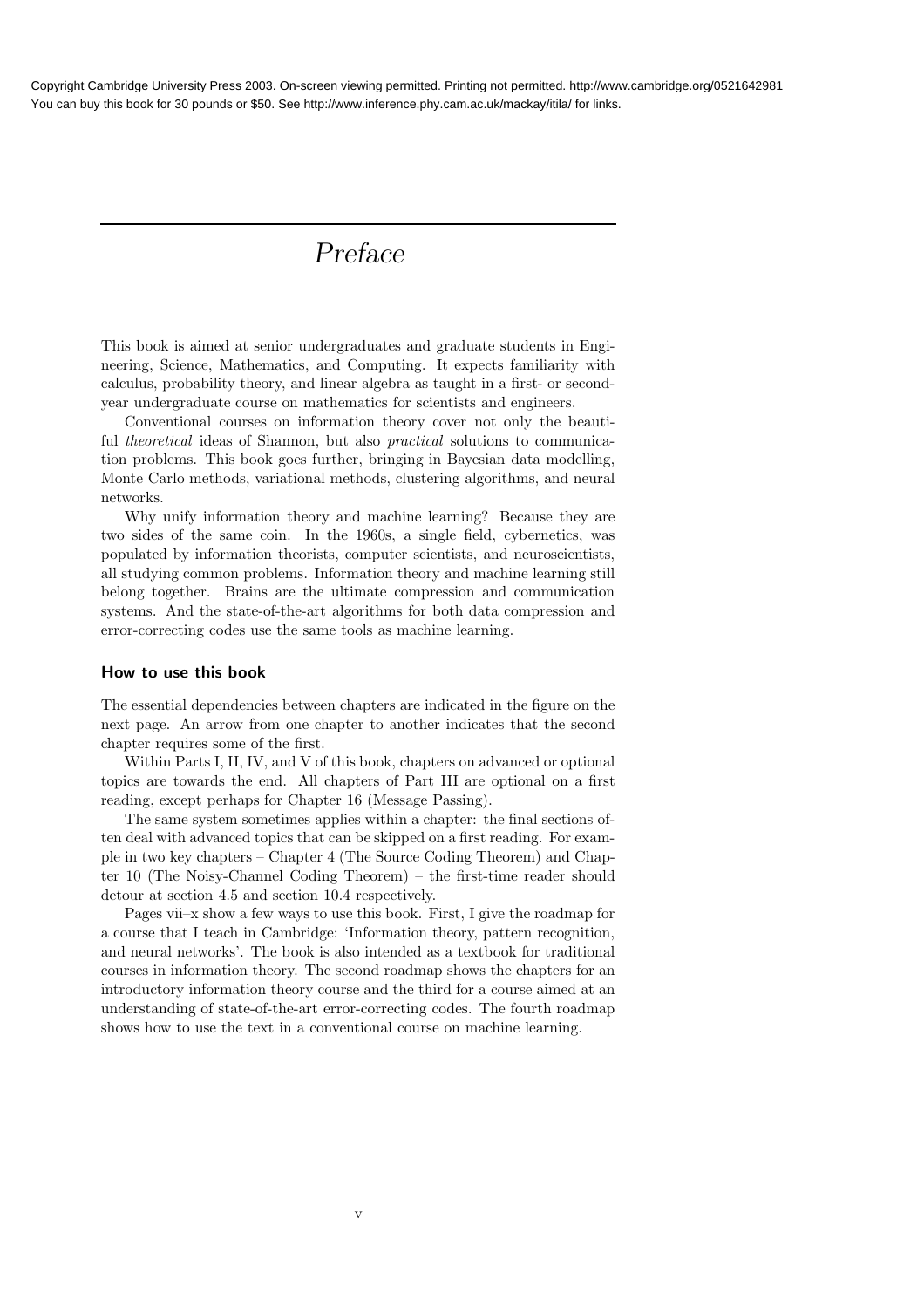vi Preface



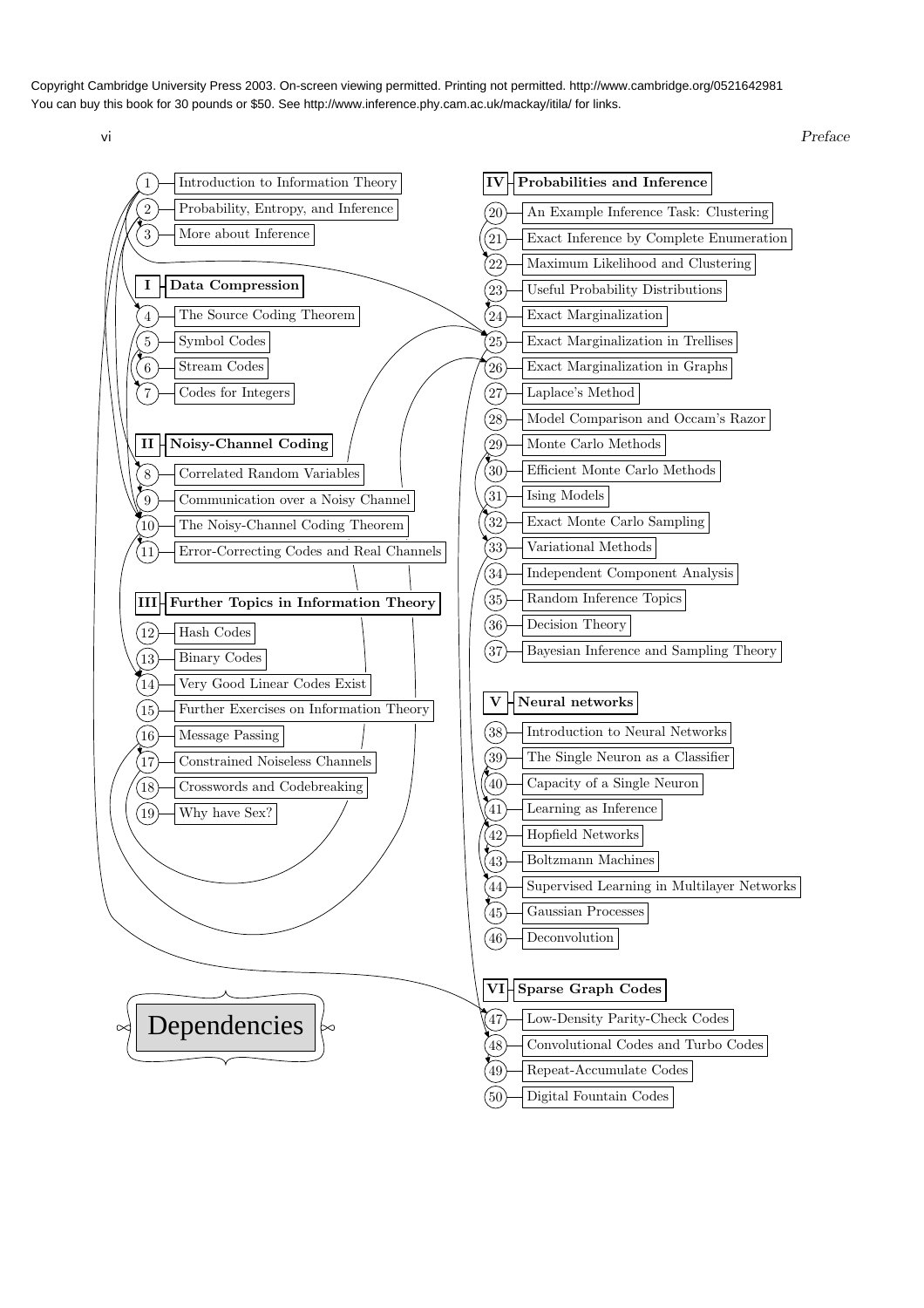Preface viii vii and the contract of the contract of the contract of the contract of the contract of the contract of the contract of the contract of the contract of the contract of the contract of the contract of the contr



My Cambridge Course on, Information Theory, Pattern Recognition, and Neural Networks



## $V$  | Neural networks

- Introduction to Neural Networks
- $(39)$  The Single Neuron as a Classifier
- Capacity of a Single Neuron
- Learning as Inference
- 42 Hopfield Networks
- 43 Boltzmann Machines
- 44 Supervised Learning in Multilayer Networks
- 45 Gaussian Processes
- Deconvolution

## VIH Sparse Graph Codes

- Low-Density Parity-Check Codes
- Convolutional Codes and Turbo Codes
- Repeat-Accumulate Codes
- Digital Fountain Codes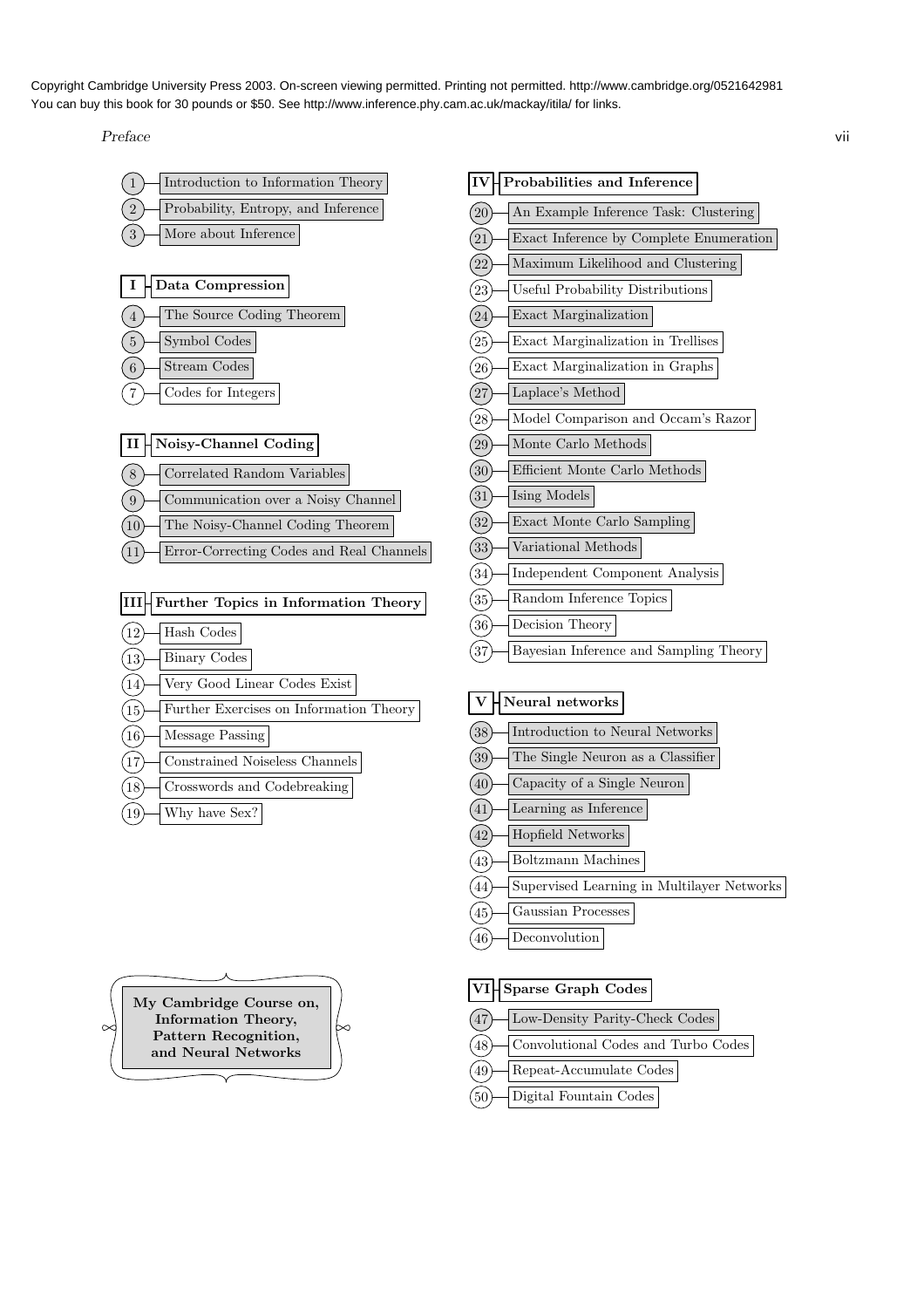





### $V$  | Neural networks

- (38) Introduction to Neural Networks
- $(39)$  The Single Neuron as a Classifier
- $(40)$  Capacity of a Single Neuron
- $(41)$  Learning as Inference
- $(42)$  Hopfield Networks
- 43 Boltzmann Machines
- 44 Supervised Learning in Multilayer Networks
- 45 Gaussian Processes
- Deconvolution

#### VIH Sparse Graph Codes

- Low-Density Parity-Check Codes
- Convolutional Codes and Turbo Codes
- Repeat-Accumulate Codes
- Digital Fountain Codes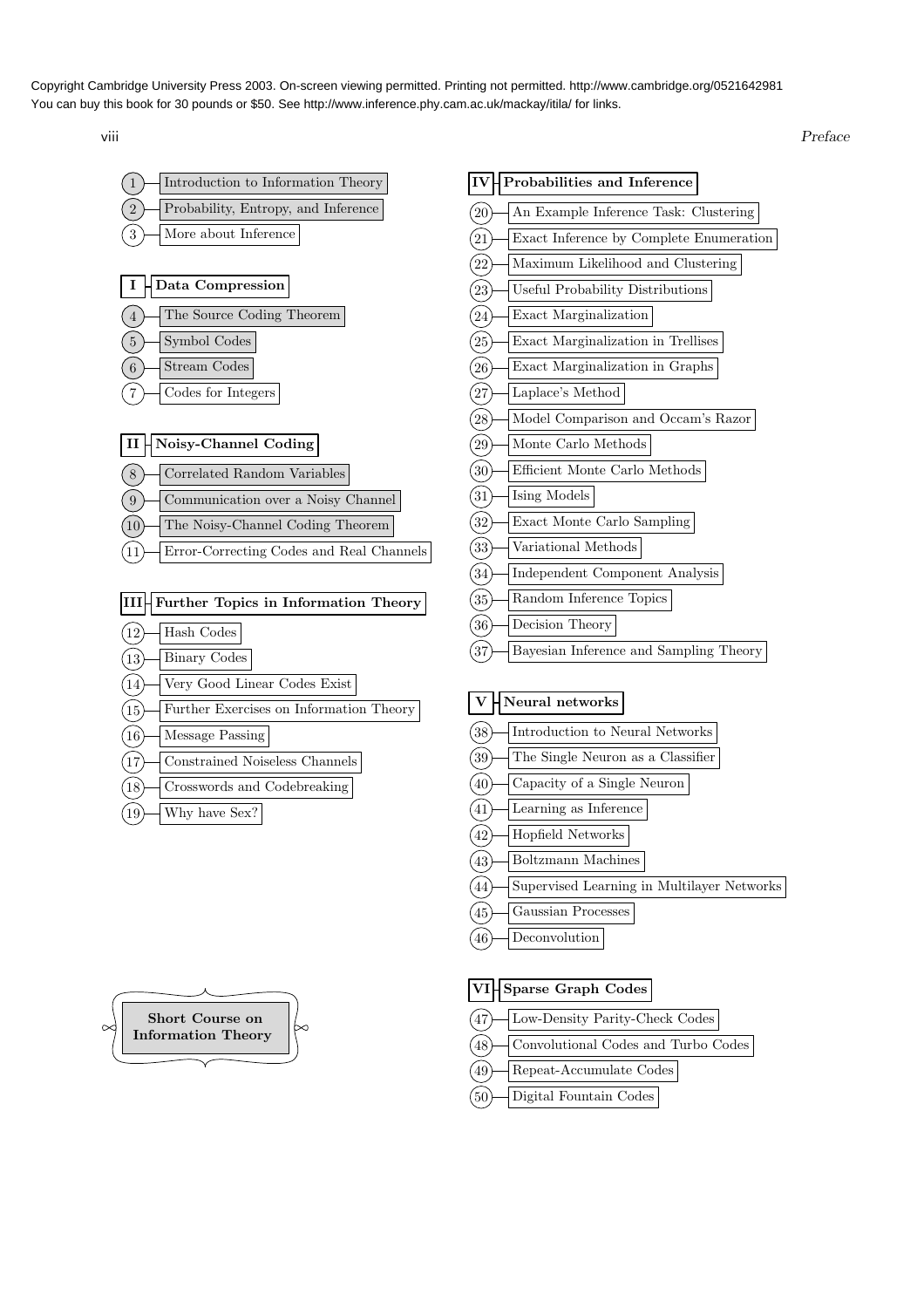Preface ix



- Repeat-Accumulate Codes
- Digital Fountain Codes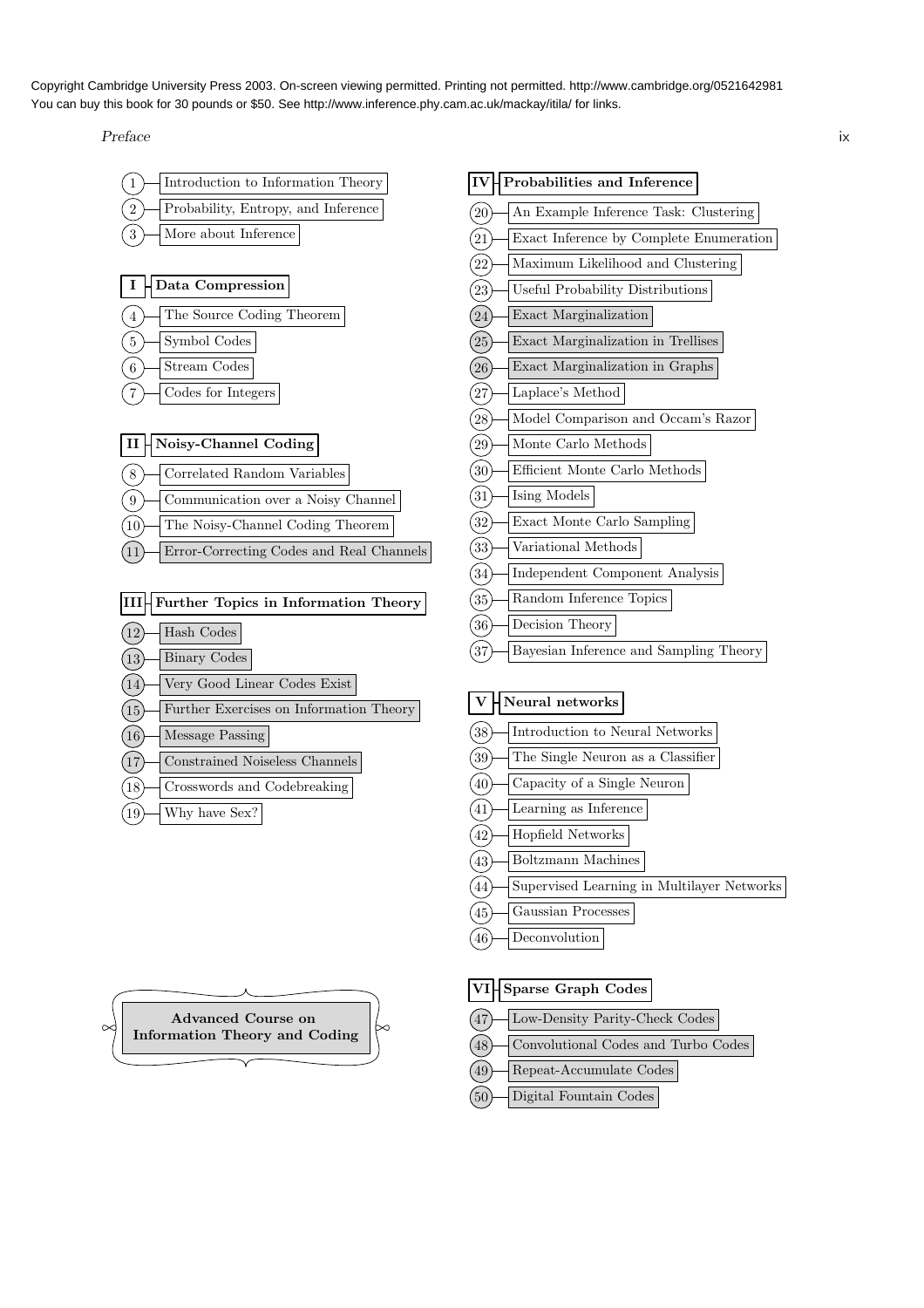





- 43 Boltzmann Machines
- 44 Supervised Learning in Multilayer Networks
- Gaussian Processes
- Deconvolution

### VIH Sparse Graph Codes

- Low-Density Parity-Check Codes
- Convolutional Codes and Turbo Codes
- Repeat-Accumulate Codes
- Digital Fountain Codes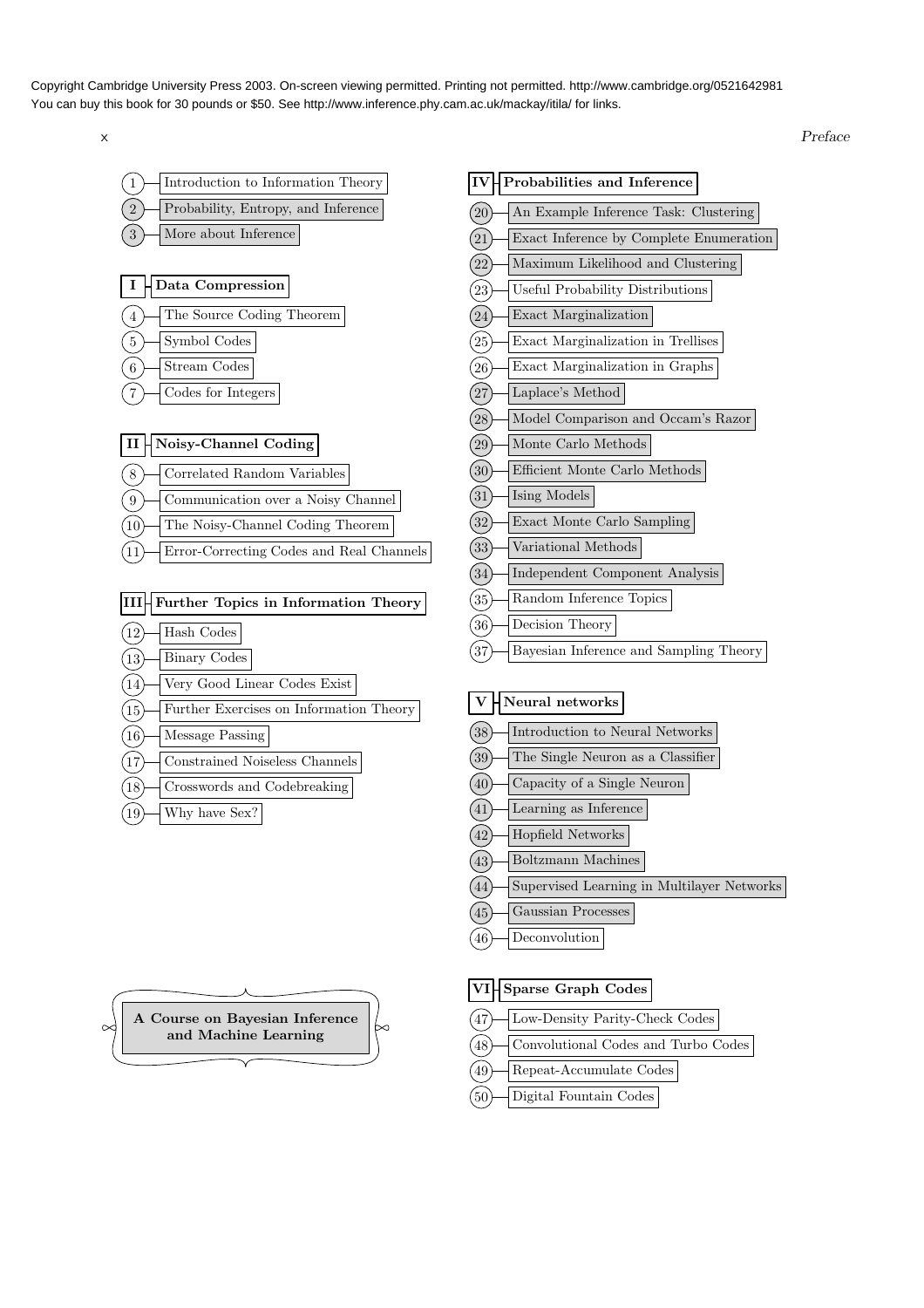Preface xi

#### About the exercises

You can understand a subject only by creating it for yourself. The exercises play an essential role in this book. For guidance, each has a rating (similar to that used by Knuth (1968)) from 1 to 5 to indicate its difficulty.

In addition, exercises that are especially recommended are marked by a marginal encouraging rat. Some exercises that require the use of a computer are marked with a C.

Answers to many exercises are provided. Use them wisely. Where a solution is provided, this is indicated by including its page number alongside the difficulty rating.

Solutions to many of the other exercises will be supplied to instructors using this book in their teaching; please email solutions@cambridge.org.

Summary of codes for exercises

Especially recommended

- . Recommended
- C Parts require a computer
- [p. 42] Solution provided on page 42
- [1] Simple (one minute)
- [2] Medium (quarter hour)
- [3] Moderately hard
- $[4]$  Hard
- [5] Research project

#### Internet resources

The website

http://www.inference.phy.cam.ac.uk/mackay/itila

contains several resources:

- 1. Software. Teaching software that I use in lectures, interactive software, and research software, written in perl, octave, tcl, C, and gnuplot. Also some animations.
- 2. Corrections to the book. Thank you in advance for emailing these!
- 3. This book. The book is provided in postscript, pdf, and djvu formats for on-screen viewing. The same copyright restrictions apply as to a normal book.

#### About this edition

In this second printing, a small number of typographical errors were corrected, and the design of the book was altered slightly. Page-numbering generally remains unchanged, except in chapters 1, 6, and 28, where a few paragraphs, figures, and equations have moved around. All equation, section, and exercise numbers are unchanged.

#### Acknowledgments

I am most grateful to the organizations who have supported me while this book gestated: the Royal Society and Darwin College who gave me a fantastic research fellowship in the early years; the University of Cambridge; the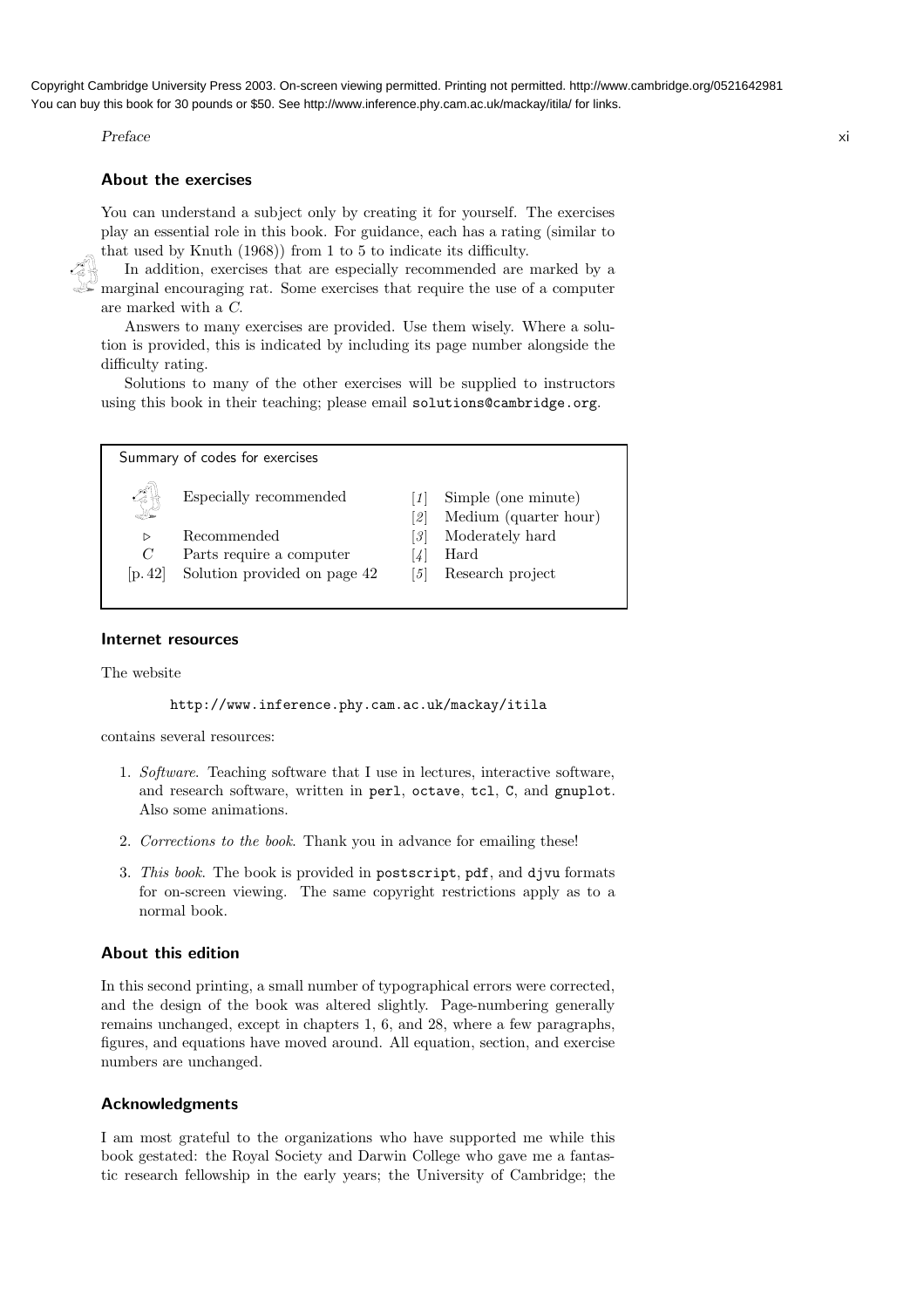xii Preface

Keck Centre at the University of California in San Francisco, where I spent a productive sabbatical; and the Gatsby Charitable Foundation, whose support gave me the freedom to break out of the Escher staircase that book-writing had become.

My work has depended on the generosity of free software authors. I wrote the book in  $\text{LATEX } 2\varepsilon$ . Three cheers for Donald Knuth and Leslie Lamport! Our computers run the GNU/Linux operating system. I use emacs, perl, and gnuplot every day. Thank you Richard Stallman, thank you Linus Torvalds, thank you everyone.

Many readers, too numerous to name here, have given feedback on the book, and to them all I extend my sincere acknowledgments. I especially wish to thank all the students and colleagues at Cambridge University who have attended my lectures on information theory and machine learning over the last nine years.

The members of the Inference research group have given immense support, and I thank them all for their generosity and patience over the last ten years: Mark Gibbs, Michelle Povinelli, Simon Wilson, Coryn Bailer-Jones, Matthew Davey, Katriona Macphee, James Miskin, David Ward, Edward Ratzer, Seb Wills, John Barry, John Winn, Phil Cowans, Hanna Wallach, Matthew Garrett, and especially Sanjoy Mahajan. Thank you too to Graeme Mitchison, Mike Cates, and Davin Yap.

Finally I would like to express my debt to my personal heroes, the mentors from whom I have learned so much: Yaser Abu-Mostafa, Andrew Blake, John Bridle, Peter Cheeseman, Steve Gull, Geoff Hinton, John Hopfield, Steve Luttrell, Robert MacKay, Bob McEliece, Radford Neal, Roger Sewell, and John Skilling.

## Dedication

This book is dedicated to the campaign against the arms trade.

www.caat.org.uk

Peace cannot be kept by force. It can only be achieved through understanding. – Albert Einstein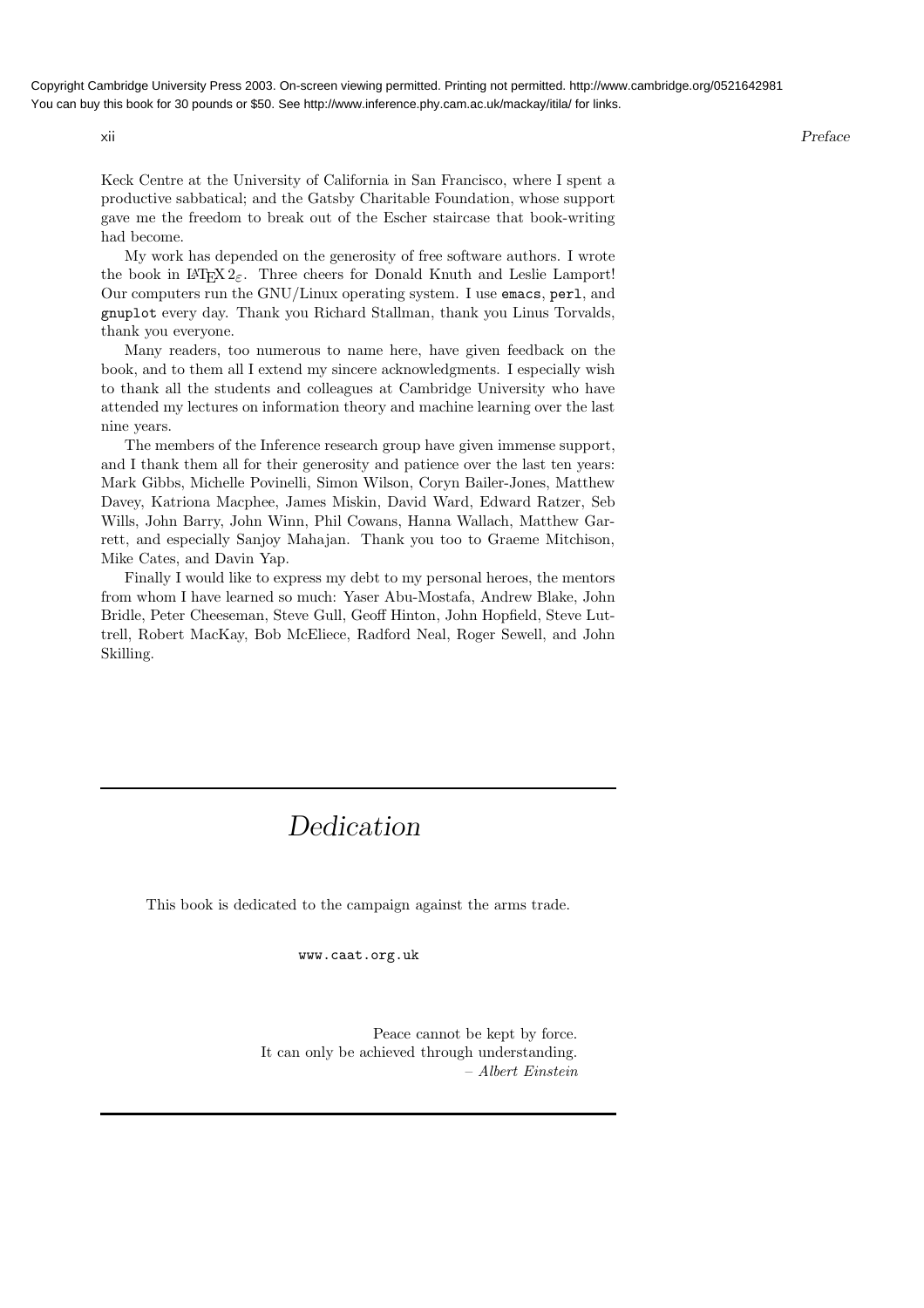# About Chapter 1

In the first chapter, you will need to be familiar with the binomial distribution. And to solve the exercises in the text – which I urge you to  $do - you will need$ to know Stirling's approximation for the factorial function,  $x! \simeq x^x e^{-x}$ , and be able to apply it to  $\binom{N}{r} = \frac{N!}{(N-r)!}$  $\frac{N!}{(N-r)! \cdot r!}$ . These topics are reviewed below. Unfamiliar notation?

The binomial distribution

Example 1.1. A bent coin has probability  $f$  of coming up heads. The coin is tossed N times. What is the probability distribution of the number of heads,  $r$ ? What are the mean and variance of  $r$ ?

Solution. The number of heads has a binomial distribution.

$$
P(r | f, N) = {N \choose r} f^r (1 - f)^{N - r}.
$$
 (1.1)

The mean,  $\mathcal{E}[r]$ , and variance, var $[r]$ , of this distribution are defined by

$$
\mathcal{E}[r] \equiv \sum_{r=0}^{N} P(r | f, N) r \tag{1.2}
$$

$$
\text{var}[r] \equiv \mathcal{E}\left[ (r - \mathcal{E}[r])^2 \right] \tag{1.3}
$$

$$
= \mathcal{E}[r^2] - (\mathcal{E}[r])^2 = \sum_{r=0}^{N} P(r | f, N)r^2 - (\mathcal{E}[r])^2.
$$
 (1.4)

Rather than evaluating the sums over  $r$  in  $(1.2)$  and  $(1.4)$  directly, it is easiest to obtain the mean and variance by noting that  $r$  is the sum of  $N$  independent random variables, namely, the number of heads in the first toss (which is either zero or one), the number of heads in the second toss, and so forth. In general,

$$
\mathcal{E}[x+y] = \mathcal{E}[x] + \mathcal{E}[y]
$$
 for any random variables x and y;  
 
$$
\text{var}[x+y] = \text{var}[x] + \text{var}[y]
$$
 if x and y are independent. (1.5)

So the mean of r is the sum of the means of those random variables, and the variance of  $r$  is the sum of their variances. The mean number of heads in a single toss is  $f \times 1 + (1 - f) \times 0 = f$ , and the variance of the number of heads in a single toss is

$$
[f \times 1^2 + (1 - f) \times 0^2] - f^2 = f - f^2 = f(1 - f), \tag{1.6}
$$

so the mean and variance of  $r$  are:

$$
\mathcal{E}[r] = Nf \qquad \text{and} \qquad \text{var}[r] = Nf(1-f). \qquad \Box \qquad (1.7)
$$

See Appendix A, p.600.



Figure 1.1. The binomial distribution  $P(r | f = 0.3, N = 10)$ .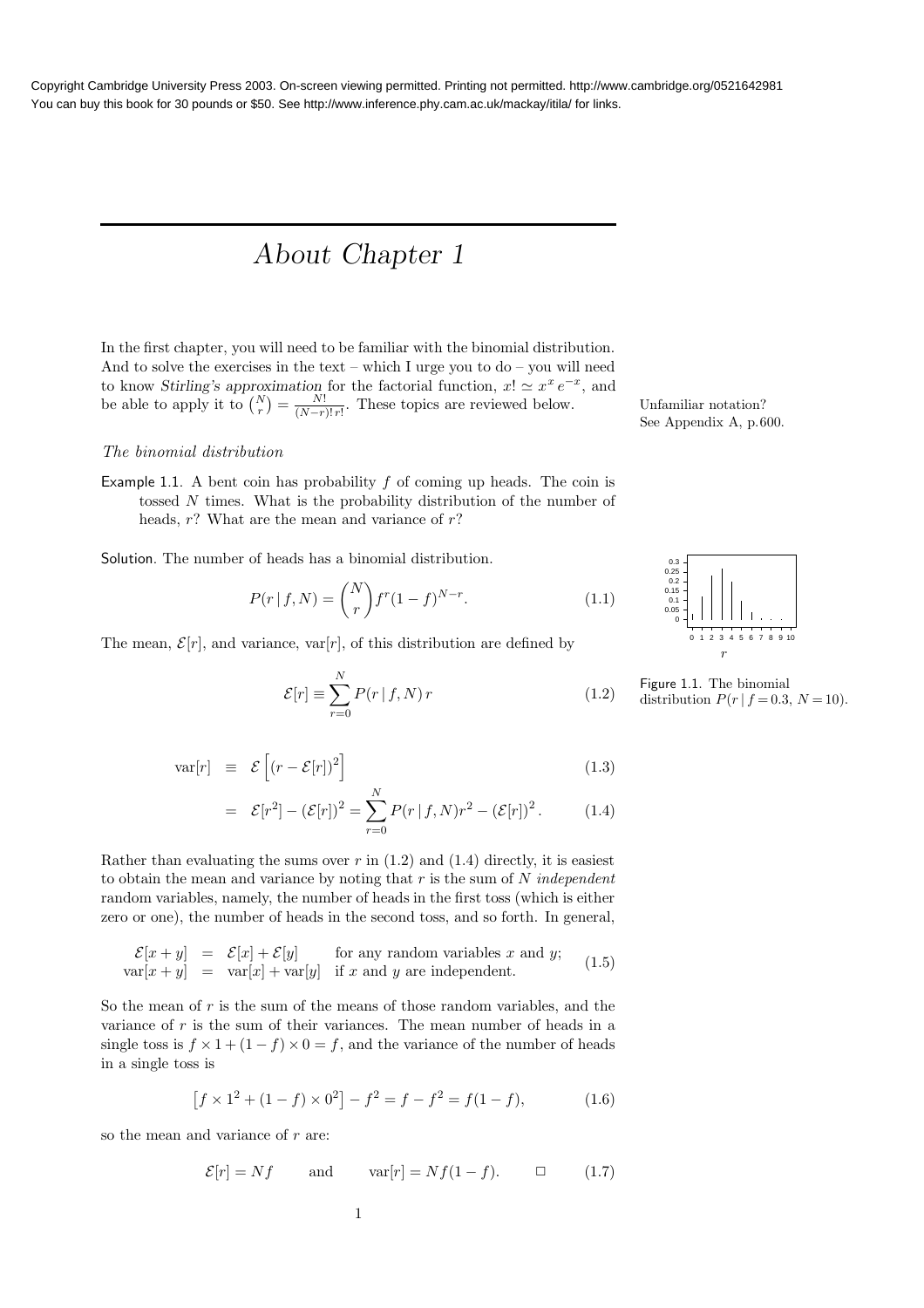2 About Chapter 1

## Approximating x! and  $\binom{N}{r}$

Let's derive Stirling's approximation by an unconventional route. We start from the Poisson distribution with mean  $\lambda$ ,

$$
P(r | \lambda) = e^{-\lambda} \frac{\lambda^r}{r!} \quad r \in \{0, 1, 2, \ldots\}.
$$
 (1.8)

For large  $\lambda$ , this distribution is well approximated – at least in the vicinity of  $r \simeq \lambda$  – by a Gaussian distribution with mean  $\lambda$  and variance  $\lambda$ :

$$
e^{-\lambda} \frac{\lambda^r}{r!} \simeq \frac{1}{\sqrt{2\pi\lambda}} e^{-\frac{(r-\lambda)^2}{2\lambda}}.
$$
 (1.9)

Let's plug  $r = \lambda$  into this formula.

$$
e^{-\lambda} \frac{\lambda^{\lambda}}{\lambda!} \simeq \frac{1}{\sqrt{2\pi\lambda}} \tag{1.10}
$$

$$
\Rightarrow \lambda! \simeq \lambda^{\lambda} e^{-\lambda} \sqrt{2\pi\lambda}.
$$
 (1.11)

This is Stirling's approximation for the factorial function.

$$
x! \simeq x^x e^{-x} \sqrt{2\pi x} \quad \Leftrightarrow \quad \ln x! \simeq x \ln x - x + \frac{1}{2} \ln 2\pi x. \tag{1.12}
$$

We have derived not only the leading order behaviour,  $x! \approx x^x e^{-x}$ , but also, at no cost, the next-order correction term  $\sqrt{2\pi x}$ . We now apply Stirling's approximation to  $\ln {N \choose r}$ :

$$
\ln\binom{N}{r} \equiv \ln\frac{N!}{(N-r)! \, r!} \quad \simeq \quad (N-r)\ln\frac{N}{N-r} + r\ln\frac{N}{r}.\tag{1.13}
$$

Since all the terms in this equation are logarithms, this result can be rewritten in any base. We will denote natural logarithms  $(\log_e)$  by 'ln', and logarithms Recall that  $\log_2 x =$ to base  $2 \pmod{2}$  by 'log'.

If we introduce the binary entropy function,

$$
H_2(x) \equiv x \log \frac{1}{x} + (1-x) \log \frac{1}{(1-x)},
$$
\n(1.14)

then we can rewrite the approximation (1.13) as

$$
\log\binom{N}{r} \simeq NH_2(r/N),\tag{1.15}
$$

or, equivalently,

$$
\binom{N}{r} \simeq 2^{NH_2(r/N)}.\tag{1.16}
$$

If we need a more accurate approximation, we can include terms of the next order from Stirling's approximation (1.12):

$$
\log\binom{N}{r} \simeq NH_2(r/N) - \frac{1}{2}\log\left[2\pi N\,\frac{N-r}{N}\,\frac{r}{N}\right].\tag{1.17}
$$



Note that  $\frac{\partial \log_2 x}{\partial x} = \frac{1}{\log_6 x}$ 

 $log_e x$  $\frac{\log_e x}{\log_e 2}$ .

 $log_e 2$ 

1  $\frac{1}{x}$ .





Figure 1.2. The Poisson distribution  $P(r | \lambda = 15)$ .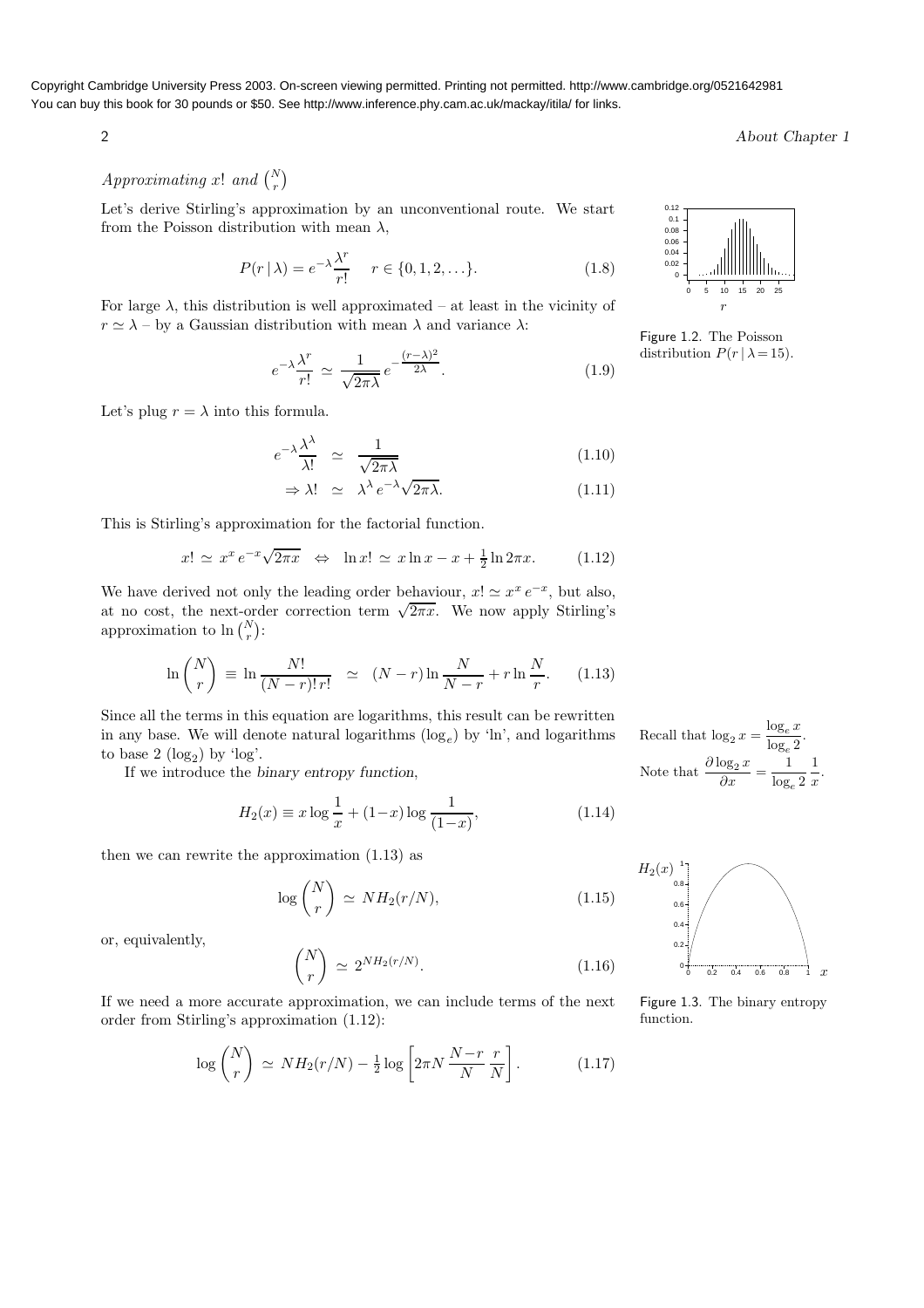1

## Introduction to Information Theory

The fundamental problem of is that of reproducing at one point either exactly or approximately a message selected at another point. (Claude Shannon, 1948)

In the first half of this book we study how to measure information content; we learn how to compress data; and we learn how to communicate perfectly over imperfect communication channels.

We start by getting a feeling for this last problem.

#### $\blacktriangleright$  1.1 How can we achieve perfect communication over an imperfect, noisy communication channel?

Some examples of noisy communication channels are:

- an analogue telephone line, over which two modems communicate digital information;
- the radio communication link from Galileo, the Jupiter-orbiting spacecraft, to earth;
- reproducing cells, in which the daughter cells's DNA contains information from the parent cells;
- a disk drive.

The last example shows that communication doesn't have to involve information going from one place to another. When we write a file on a disk drive, we'll read it off in the same location – but at a later *time*.

These channels are noisy. A telephone line suffers from cross-talk with other lines; the hardware in the line distorts and adds noise to the transmitted signal. The deep space network that listens to Galileo's puny transmitter receives background radiation from terrestrial and cosmic sources. DNA is subject to mutations and damage. A disk drive, which writes a binary digit (a one or zero, also known as a bit) by aligning a patch of magnetic material in one of two orientations, may later fail to read out the stored binary digit: the patch of material might spontaneously flip magnetization, or a glitch of background noise might cause the reading circuit to report the wrong value for the binary digit, or the writing head might not induce the magnetization in the first place because of interference from neighbouring bits.

In all these cases, if we transmit data, e.g., a string of bits, over the channel, there is some probability that the received message will not be identical to the

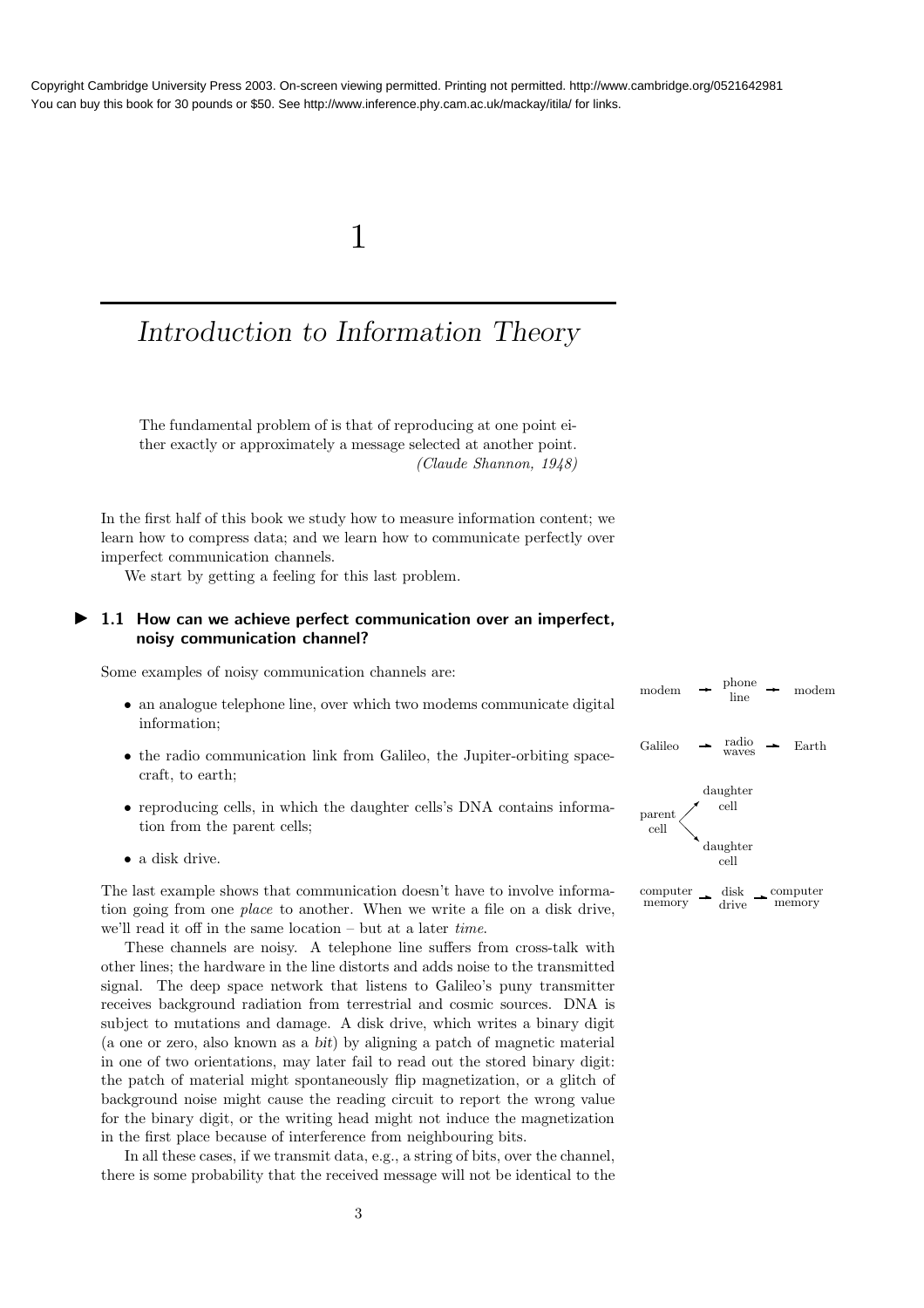4 1 — Introduction to Information Theory

transmitted message. We would prefer to have a communication channel for which this probability was zero – or so close to zero that for practical purposes it is indistinguishable from zero.

Let's consider a noisy disk drive that transmits each bit correctly with probability  $(1-f)$  and incorrectly with probability f. This model communication channel is known as the binary symmetric channel (figure 1.4).

$$
x \frac{0}{1} \sum_{1}^{0} y
$$
  $P(y=0 | x=0) = 1-f;$   $P(y=0 | x=1) = f;$   
\n $P(y=1 | x=0) = f;$   $P(y=1 | x=1) = 1-f.$ 



As an example, let's imagine that  $f = 0.1$ , that is, ten per cent of the bits are flipped (figure 1.5). A useful disk drive would flip no bits at all in its entire lifetime. If we expect to read and write a gigabyte per day for ten years, we require a bit error probability of the order of 10−<sup>15</sup> , or smaller. There are two approaches to this goal.

#### The physical solution

The physical solution is to improve the physical characteristics of the communication channel to reduce its error probability. We could improve our disk drive by

- 1. using more reliable components in its circuitry;
- 2. evacuating the air from the disk enclosure so as to eliminate the turbulence that perturbs the reading head from the track;
- 3. using a larger magnetic patch to represent each bit; or
- 4. using higher-power signals or cooling the circuitry in order to reduce thermal noise.

These physical modifications typically increase the cost of the communication channel.

#### The 'system' solution

Information theory and coding theory offer an alternative (and much more exciting) approach: we accept the given noisy channel as it is and add communication systems to it so that we can detect and correct the errors introduced by the channel. As shown in figure 1.6, we add an encoder before the channel and a decoder after it. The encoder encodes the source message s into a transmitted message t, adding redundancy to the original message in some way. The channel adds noise to the transmitted message, yielding a received message r. The decoder uses the known redundancy introduced by the encoding system to infer both the original signal s and the added noise.

Figure 1.4. The binary symmetric channel. The transmitted symbol is  $x$  and the received symbol  $y$ . The noise level, the probability that a bit is flipped, is  $f$ .

Figure 1.5. A binary data sequence of length 10 000 transmitted over a binary symmetric channel with noise level  $f = 0.1$ . [Dilbert image Copyright©1997 United Feature Syndicate, Inc., used with permission.]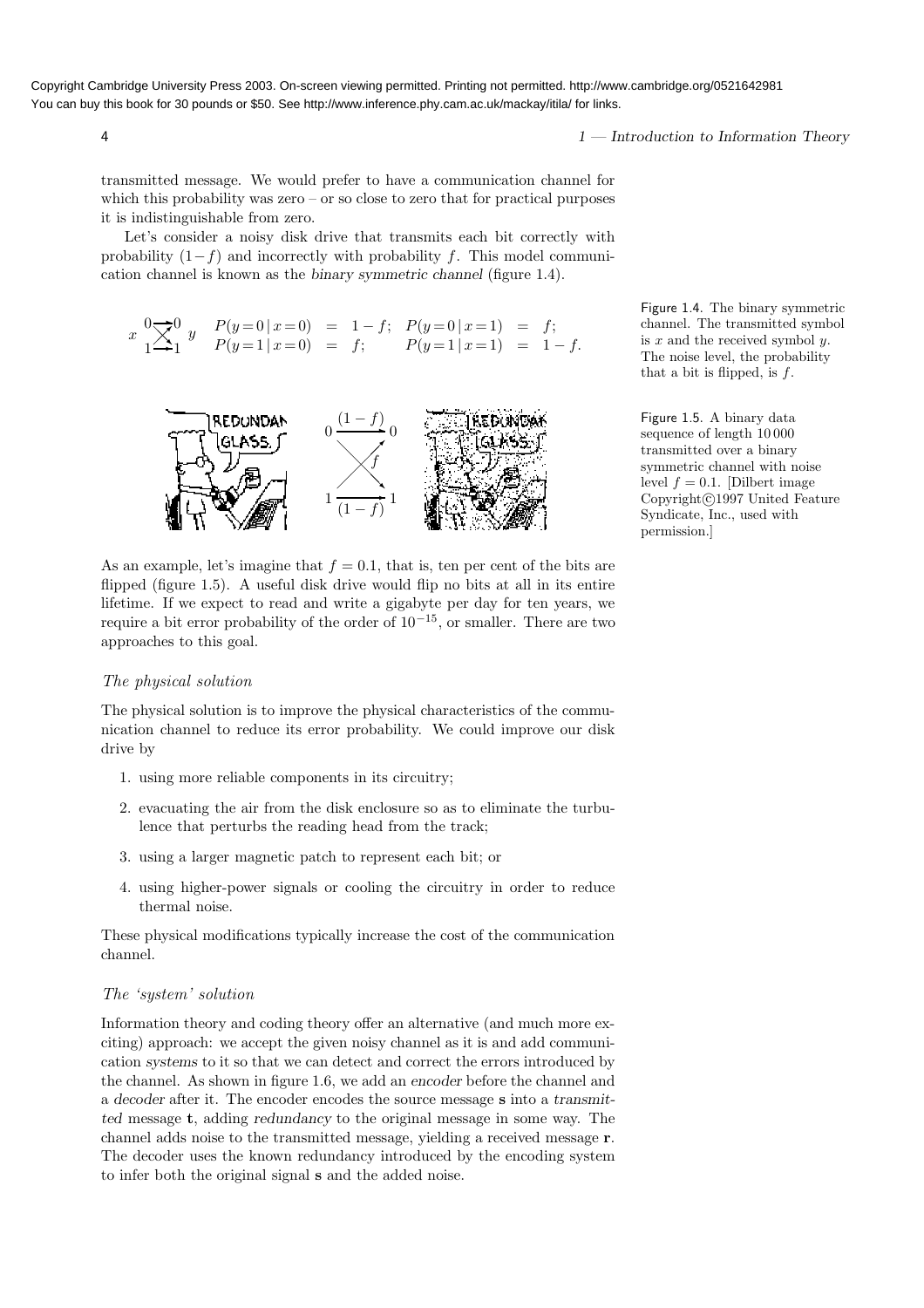1.2: Error-correcting codes for the binary symmetric channel 5



Figure 1.6. The 'system' solution for achieving reliable communication over a noisy channel. The encoding system introduces systematic redundancy into the transmitted vector t. The decoding system uses this known redundancy to deduce from the received vector r both the original source vector and the noise introduced by the channel.

Whereas physical solutions give incremental channel improvements only at an ever-increasing cost, system solutions can turn noisy channels into reliable communication channels with the only cost being a computational requirement at the encoder and decoder.

Information theory is concerned with the theoretical limitations and potentials of such systems. 'What is the best error-correcting performance we could achieve?'

Coding theory is concerned with the creation of practical encoding and decoding systems.

#### ▶ 1.2 Error-correcting codes for the binary symmetric channel

We now consider examples of encoding and decoding systems. What is the simplest way to add useful redundancy to a transmission? [To make the rules of the game clear: we want to be able to detect and correct errors; and retransmission is not an option. We get only one chance to encode, transmit, and decode.]

#### Repetition codes

A straightforward idea is to repeat every bit of the message a prearranged number of times – for example, three times, as shown in table 1.7. We call this repetition code ' $R_3$ '.

Imagine that we transmit the source message

$$
s = 0 \t0 \t1 \t0 \t1 \t1 \t0
$$

over a binary symmetric channel with noise level  $f = 0.1$  using this repetition code. We can describe the channel as 'adding' a sparse noise vector n to the transmitted vector – adding in modulo 2 arithmetic, i.e., the binary algebra in which  $1+1=0$ . A possible noise vector **n** and received vector  $\mathbf{r} = \mathbf{t} + \mathbf{n}$  are shown in figure 1.8.

|  |  |  | s 0 0 1 0 1 1 0                 |  |
|--|--|--|---------------------------------|--|
|  |  |  | $t$ 000 000 111 000 111 111 000 |  |
|  |  |  | 1000 001 000 000 101 000 000    |  |
|  |  |  | r 000 001 111 000 010 111 000   |  |

Source Transmitted sequence sequence s t 0 000 1 111

Table 1.7. The repetition code R3.

Figure 1.8. An example transmission using  $R_3$ .

How should we decode this received vector? The optimal algorithm looks at the received bits three at a time and takes a majority vote (algorithm 1.9).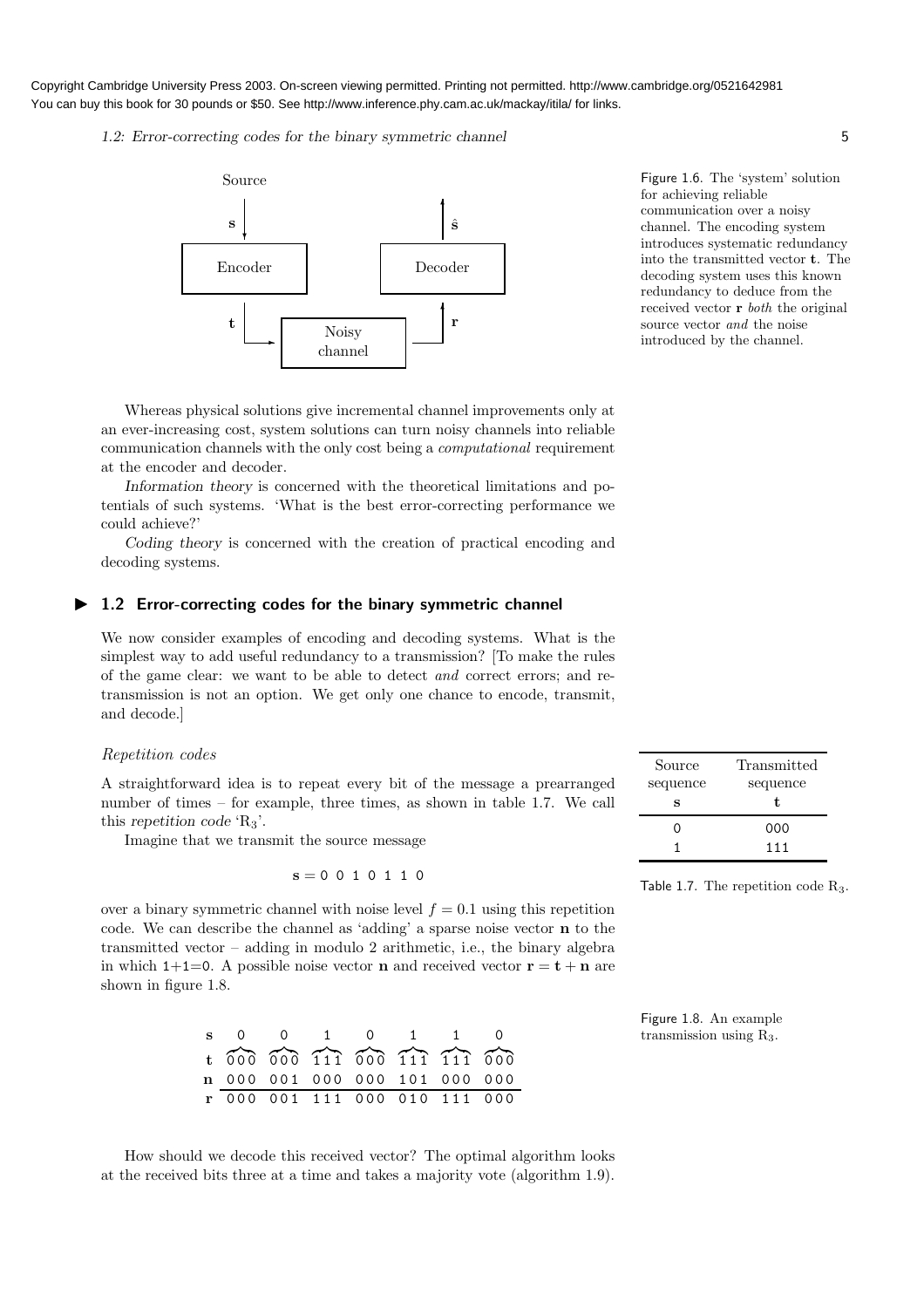|  | v |  |  |
|--|---|--|--|
|  |   |  |  |

|     | Received sequence <b>r</b> Likelihood ratio $\frac{P(r \mid s=1)}{P(r \mid s=0)}$ | Decoded sequence $\hat{\mathbf{s}}$ |
|-----|-----------------------------------------------------------------------------------|-------------------------------------|
| 000 | $\gamma^{-3}$                                                                     |                                     |
| 001 |                                                                                   |                                     |
| 010 |                                                                                   |                                     |
| 100 |                                                                                   |                                     |
| 101 |                                                                                   |                                     |
| 110 | $\sim$                                                                            |                                     |
| 011 | $\sim$                                                                            |                                     |
| 111 | $\sim^3$                                                                          |                                     |
|     |                                                                                   |                                     |

 $1 - Introduction to Information Theory$ 

Algorithm 1.9. Majority-vote decoding algorithm for R3. Also shown are the likelihood ratios (1.23), assuming the channel is a binary symmetric channel;  $\gamma \equiv (1-f)/f.$ 

At the risk of explaining the obvious, let's prove this result. The optimal decoding decision (optimal in the sense of having the smallest probability of being wrong) is to find which value of s is most probable, given r. Consider the decoding of a single bit s, which was encoded as  $t(s)$  and gave rise to three received bits  $\mathbf{r} = r_1 r_2 r_3$ . By Bayes' theorem, the posterior probability of s is

$$
P(s \mid r_1 r_2 r_3) = \frac{P(r_1 r_2 r_3 \mid s) P(s)}{P(r_1 r_2 r_3)}.
$$
\n(1.18)

We can spell out the posterior probability of the two alternatives thus:

$$
P(s=1 | r_1 r_2 r_3) = \frac{P(r_1 r_2 r_3 | s=1) P(s=1)}{P(r_1 r_2 r_3)};
$$
\n(1.19)

$$
P(s=0 | r_1 r_2 r_3) = \frac{P(r_1 r_2 r_3 | s=0)P(s=0)}{P(r_1 r_2 r_3)}.
$$
\n(1.20)

This posterior probability is determined by two factors: the prior probability  $P(s)$ , and the data-dependent term  $P(r_1r_2r_3 | s)$ , which is called the likelihood of s. The normalizing constant  $P(r_1r_2r_3)$  needn't be computed when finding the optimal decoding decision, which is to guess  $\hat{s} = 0$  if  $P(s = 0 | \mathbf{r}) > P(s = 1 | \mathbf{r})$ , and  $\hat{s} = 1$  otherwise.

To find  $P(s=0|\mathbf{r})$  and  $P(s=1|\mathbf{r})$ , we must make an assumption about the prior probabilities of the two hypotheses  $s = 0$  and  $s = 1$ , and we must make an assumption about the probability of r given s. We assume that the prior probabilities are equal:  $P(s=0) = P(s=1) = 0.5$ ; then maximizing the posterior probability  $P(s|\mathbf{r})$  is equivalent to maximizing the likelihood  $P(\mathbf{r} | s)$ . And we assume that the channel is a binary symmetric channel with noise level  $f < 0.5$ , so that the likelihood is

$$
P(\mathbf{r} \mid s) = P(\mathbf{r} \mid \mathbf{t}(s)) = \prod_{n=1}^{N} P(r_n \mid t_n(s)),
$$
\n(1.21)

where  $N = 3$  is the number of transmitted bits in the block we are considering, and

$$
P(r_n | t_n) = \begin{cases} (1-f) & \text{if } r_n = t_n \\ f & \text{if } r_n \neq t_n. \end{cases}
$$
 (1.22)

Thus the likelihood ratio for the two hypotheses is

$$
\frac{P(\mathbf{r} \mid s=1)}{P(\mathbf{r} \mid s=0)} = \prod_{n=1}^{N} \frac{P(r_n \mid t_n(1))}{P(r_n \mid t_n(0))};
$$
\n(1.23)

each factor  $\frac{P(r_n|t_n(1))}{P(r_n|t_n(0))}$  equals  $\frac{(1-f)}{f}$  if  $r_n = 1$  and  $\frac{f}{(1-f)}$  if  $r_n = 0$ . The ratio  $\gamma \equiv \frac{(1-f)}{f}$  is greater than 1, since  $f < 0.5$ , so the winning hypothesis is the one with the most 'votes', each vote counting for a factor of  $\gamma$  in the likelihood ratio.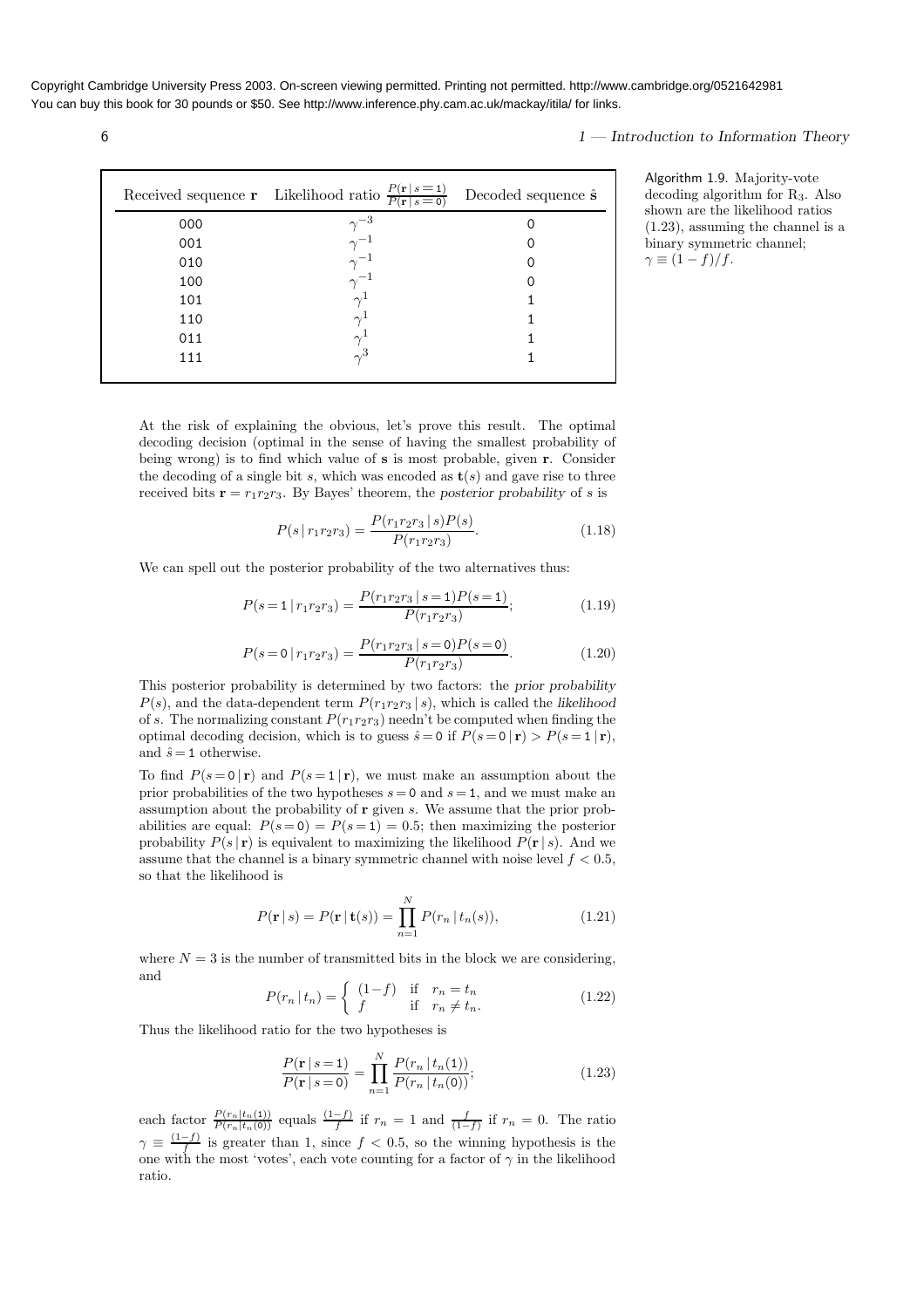1.2: Error-correcting codes for the binary symmetric channel 7

Thus the majority-vote decoder shown in algorithm 1.9 is the optimal decoder if we assume that the channel is a binary symmetric channel and that the two possible source messages 0 and 1 have equal prior probability.

We now apply the majority vote decoder to the received vector of figure 1.8. The first three received bits are all 0, so we decode this triplet as a 0. In the second triplet of figure 1.8, there are two 0s and one 1, so we decode this triplet as a 0 – which in this case corrects the error. Not all errors are corrected, however. If we are unlucky and two errors fall in a single block, as in the fifth triplet of figure 1.8, then the decoding rule gets the wrong answer, as shown in figure 1.10.

| s                 |          |     |                                                             |          |     |                  |
|-------------------|----------|-----|-------------------------------------------------------------|----------|-----|------------------|
| t.                |          |     | $\begin{array}{ccc} 0 & 0 & 0 \\ 0 & 0 & 1 & 1 \end{array}$ |          |     | $\overline{000}$ |
| n                 |          | 000 | 000                                                         | 101      | 000 | 000              |
| r                 |          |     | 000                                                         |          |     |                  |
| ŝ                 |          |     |                                                             |          |     |                  |
| corrected errors  | $^\star$ |     |                                                             |          |     |                  |
| undetected errors |          |     |                                                             | $^\star$ |     |                  |
|                   |          |     |                                                             |          |     |                  |

Figure 1.10. Decoding the received vector from figure 1.8.

Exercise 1.2.<sup>[2, p.16]</sup> Show that the error probability is reduced by the use of The exercise's rating, e.g.'[2]', R<sup>3</sup> by computing the error probability of this code for a binary symmetric channel with noise level f.

The error probability is dominated by the probability that two bits in a block of three are flipped, which scales as  $f^2$ . In the case of the binary symmetric channel with  $f = 0.1$ , the R<sub>3</sub> code has a probability of error, after decoding, of  $p_b \simeq 0.03$  per bit. Figure 1.11 shows the result of transmitting a binary image over a binary symmetric channel using the repetition code.

indicates its difficulty: '1 exercises are the easiest. Exercises that are accompanied by a marginal rat are especially recommended. If a solution or partial solution is provided, the page is indicated after the difficulty rating; for example, this exercise's solution is on page 16.



Figure 1.11. Transmitting 10 000 source bits over a binary symmetric channel with  $f = 10\%$ using a repetition code and the majority vote decoding algorithm. The probability of decoded bit error has fallen to about 3%; the rate has fallen to 1/3.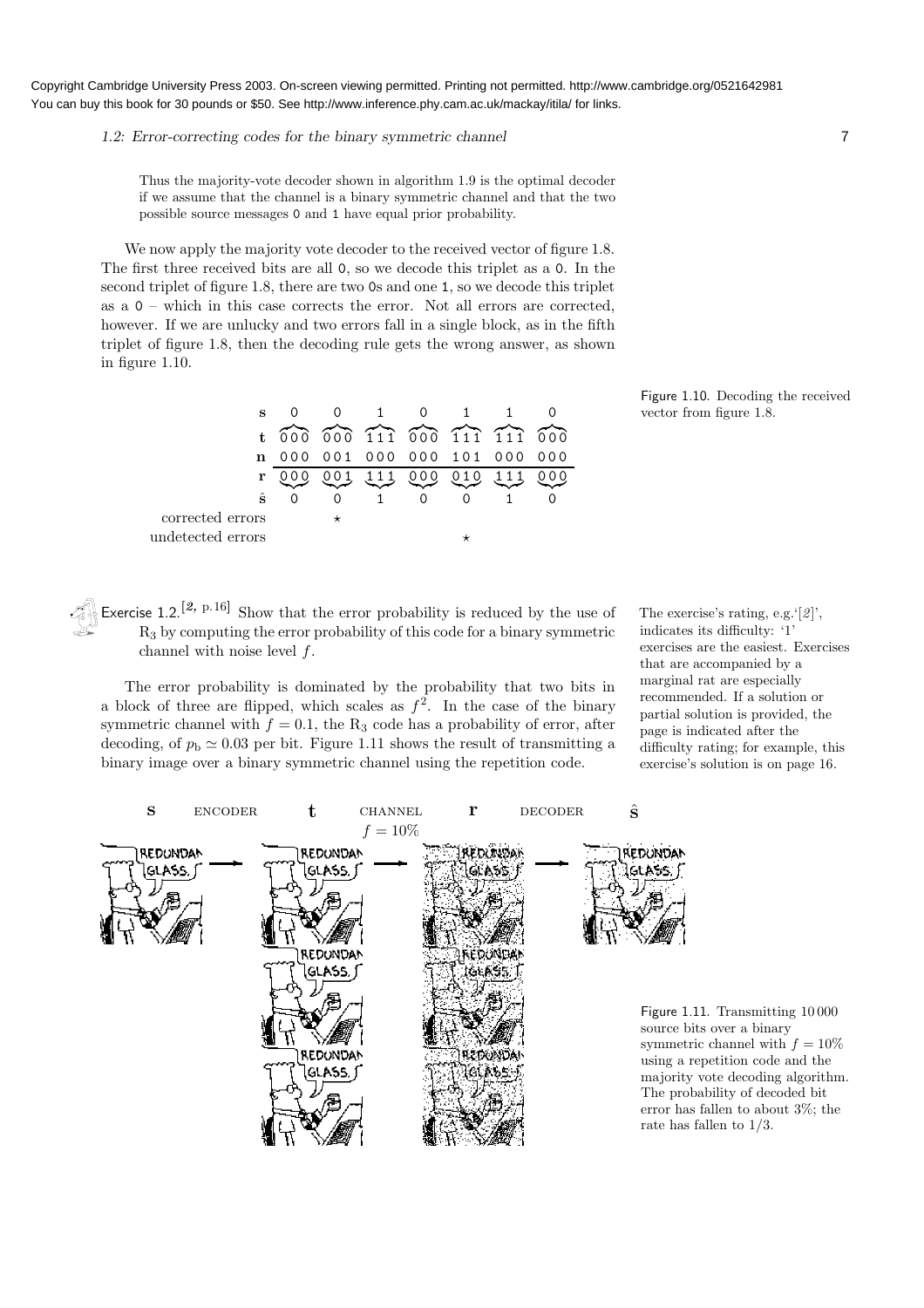

8 1 — Introduction to Information Theory

Figure 1.12. Error probability  $p<sub>b</sub>$ versus rate for repetition codes over a binary symmetric channel with  $f = 0.1$ . The right-hand figure shows  $p<sub>b</sub>$  on a logarithmic scale. We would like the rate to be large and  $p<sub>b</sub>$  to be small.

The repetition code  $R_3$  has therefore reduced the probability of error, as desired. Yet we have lost something: our *rate* of information transfer has fallen by a factor of three. So if we use a repetition code to communicate data over a telephone line, it will reduce the error frequency, but it will also reduce our communication rate. We will have to pay three times as much for each phone call. Similarly, we would need three of the original noisy gigabyte disk drives in order to create a one-gigabyte disk drive with  $p_b = 0.03$ .

Can we push the error probability lower, to the values required for a sellable disk drive –  $10^{-15}$ ? We could achieve lower error probabilities by using repetition codes with more repetitions.

Exercise 1.3.<sup>[3, p.16]</sup> (a) Show that the probability of error of  $R_N$ , the repetition code with  $N$  repetitions, is

$$
p_{\rm b} = \sum_{n=(N+1)/2}^{N} \binom{N}{n} f^n (1-f)^{N-n},\tag{1.24}
$$

for odd N.

- (b) Assuming  $f = 0.1$ , which of the terms in this sum is the biggest? How much bigger is it than the second-biggest term?
- (c) Use Stirling's approximation (p.2) to approximate the  $\binom{N}{n}$  in the largest term, and find, approximately, the probability of error of the repetition code with  $N$  repetitions.
- (d) Assuming  $f = 0.1$ , find how many repetitions are required to get the probability of error down to  $10^{-15}$ . [Answer: about 60.]

So to build a single gigabyte disk drive with the required reliability from noisy gigabyte drives with  $f = 0.1$ , we would need *sixty* of the noisy disk drives. The tradeoff between error probability and rate for repetition codes is shown in figure 1.12.

#### Block codes – the  $(7, 4)$  Hamming code

We would like to communicate with tiny probability of error and at a substantial rate. Can we improve on repetition codes? What if we add redundancy to blocks of data instead of encoding one bit at a time? We now study a simple block code.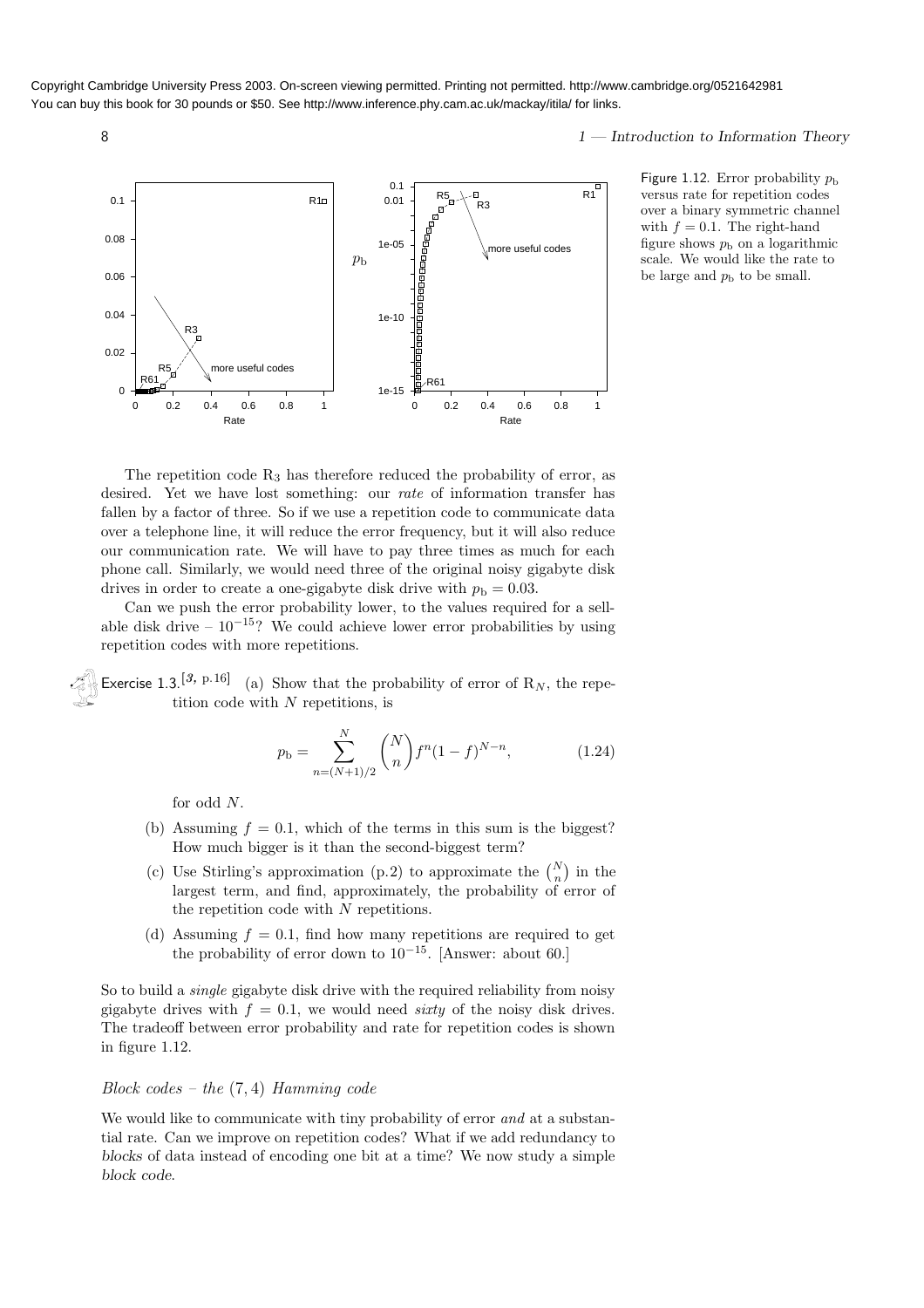#### 1.2: Error-correcting codes for the binary symmetric channel 9

A block code is a rule for converting a sequence of source bits s, of length  $K$ , say, into a transmitted sequence **t** of length  $N$  bits. To add redundancy, we make N greater than K. In a linear block code, the extra  $N - K$  bits are linear functions of the original  $K$  bits; these extra bits are called parity-check bits. An example of a linear block code is the  $(7, 4)$  Hamming code, which transmits  $N = 7$  bits for every  $K = 4$  source bits.



Figure 1.13. Pictorial representation of encoding for the (7, 4) Hamming code.

The encoding operation for the code is shown pictorially in figure 1.13. We arrange the seven transmitted bits in three intersecting circles. The first four transmitted bits,  $t_1t_2t_3t_4$ , are set equal to the four source bits,  $s_1s_2s_3s_4$ . The parity-check bits  $t_5t_6t_7$  are set so that the parity within each circle is even: the first parity-check bit is the parity of the first three source bits (that is, it is 0 if the sum of those bits is even, and 1 if the sum is odd); the second is the parity of the last three; and the third parity bit is the parity of source bits one, three and four.

As an example, figure 1.13b shows the transmitted codeword for the case  $s = 1000$ . Table 1.14 shows the codewords generated by each of the  $2^4 =$ sixteen settings of the four source bits. These codewords have the special property that any pair differ from each other in at least three bits.

| s    |         | s    | t.           | s    | t.      | s    |              |
|------|---------|------|--------------|------|---------|------|--------------|
| 0000 | 0000000 |      | 0100 0100110 | 1000 | 1000101 | 1100 | 1100011      |
| 0001 | 0001011 | 0101 | 0101101      | 1001 | 1001110 |      | 1101 1101000 |
| 0010 | 0010111 | 0110 | 0110001      | 1010 | 1010010 | 1110 | 1110100      |
| 0011 | 0011100 | 0111 | 0111010      | 1011 | 1011001 | 1111 | 1111111      |

Table 1.14. The sixteen codewords  $\{t\}$  of the  $(7, 4)$  Hamming code. Any pair of codewords differ from each other in at least three bits.

Because the Hamming code is a linear code, it can be written compactly in terms of matrices as follows. The transmitted codeword t is obtained from the source sequence s by a linear operation,

$$
\mathbf{t} = \mathbf{G}^{\mathsf{T}} \mathbf{s},\tag{1.25}
$$

where **G** is the generator matrix of the code,

$$
\mathbf{G}^{\mathsf{T}} = \begin{bmatrix} 1 & 0 & 0 & 0 \\ 0 & 1 & 0 & 0 \\ 0 & 0 & 1 & 0 \\ 0 & 0 & 0 & 1 \\ 1 & 1 & 1 & 0 \\ 0 & 1 & 1 & 1 \\ 1 & 0 & 1 & 1 \end{bmatrix},
$$
(1.26)

and the encoding operation (1.25) uses modulo-2 arithmetic ( $1+1=0, 0+1=$ 1, etc.).

In the encoding operation  $(1.25)$  I have assumed that s and t are column vectors. If instead they are row vectors, then this equation is replaced by

$$
\mathbf{t} = \mathbf{s}\mathbf{G},\tag{1.27}
$$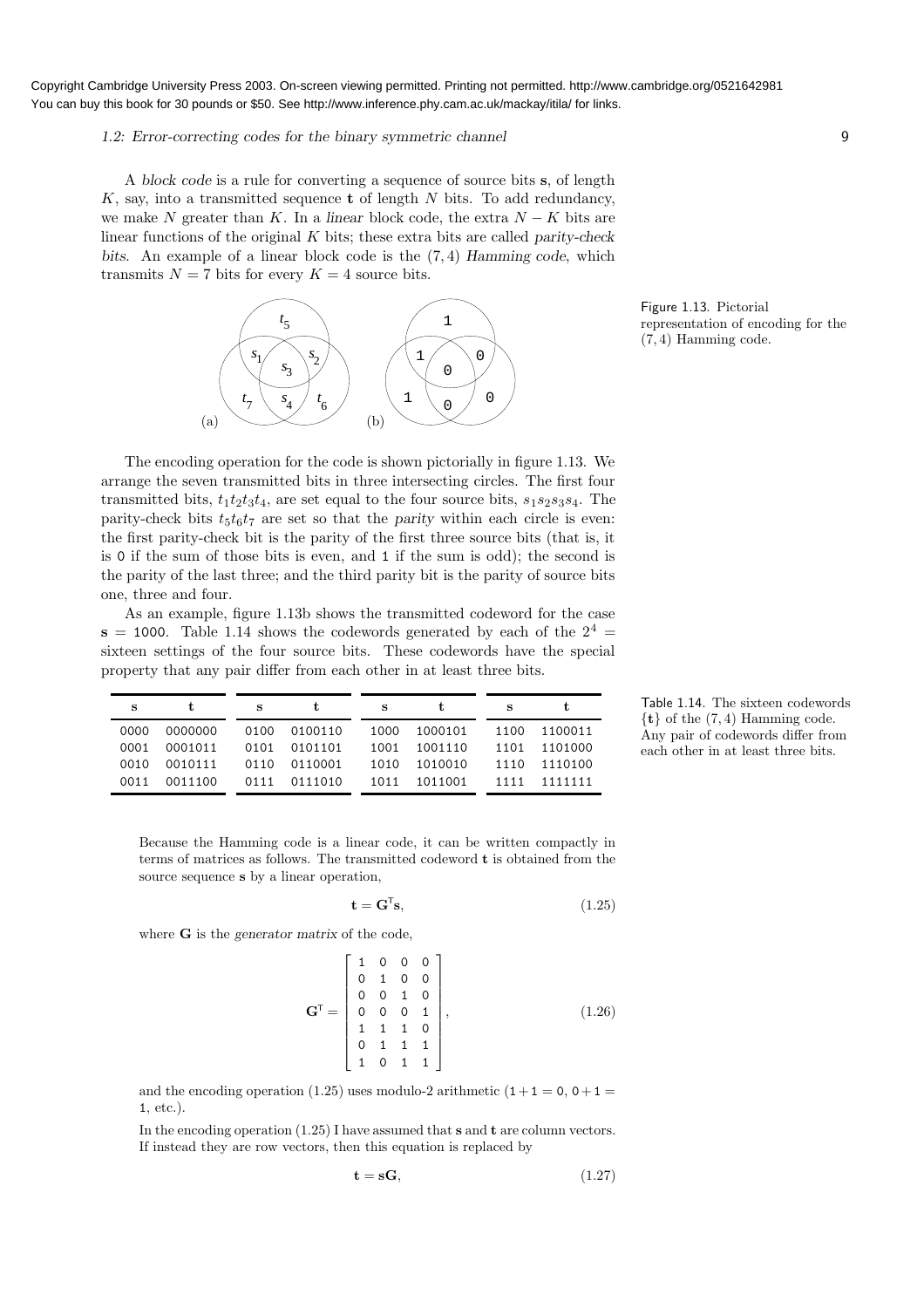$1 - Introduction to Information Theory$ 

where

$$
\mathbf{G} = \left[ \begin{array}{cccccc} 1 & 0 & 0 & 0 & 1 & 0 & 1 \\ 0 & 1 & 0 & 0 & 1 & 1 & 0 \\ 0 & 0 & 1 & 0 & 1 & 1 & 1 \\ 0 & 0 & 0 & 1 & 0 & 1 & 1 \end{array} \right].
$$
 (1.28)

I find it easier to relate to the right-multiplication (1.25) than the left-multiplication (1.27). Many coding theory texts use the left-multiplying conventions (1.27– 1.28), however.

The rows of the generator matrix (1.28) can be viewed as defining four basis vectors lying in a seven-dimensional binary space. The sixteen codewords are obtained by making all possible linear combinations of these vectors.

#### Decoding the (7, 4) Hamming code

When we invent a more complex encoder  $s \to t$ , the task of decoding the received vector r becomes less straightforward. Remember that any of the bits may have been flipped, including the parity bits.

If we assume that the channel is a binary symmetric channel and that all source vectors are equiprobable, then the optimal decoder identifies the source vector s whose encoding  $t(s)$  differs from the received vector r in the fewest bits. [Refer to the likelihood function (1.23) to see why this is so.] We could solve the decoding problem by measuring how far  $\bf{r}$  is from each of the sixteen codewords in table 1.14, then picking the closest. Is there a more efficient way of finding the most probable source vector?

#### Syndrome decoding for the Hamming code

For the  $(7, 4)$  Hamming code there is a pictorial solution to the decoding problem, based on the encoding picture, figure 1.13.

As a first example, let's assume the transmission was  $t = 1000101$  and the noise flips the second bit, so the received vector is  $\mathbf{r} = 1000101 \oplus 0100000 =$ 1100101. We write the received vector into the three circles as shown in figure 1.15a, and look at each of the three circles to see whether its parity is even. The circles whose parity is not even are shown by dashed lines in figure 1.15b. The decoding task is to find the smallest set of flipped bits that can account for these violations of the parity rules. [The pattern of violations of the parity checks is called the syndrome, and can be written as a binary vector – for example, in figure 1.15b, the syndrome is  $z = (1, 1, 0)$ , because the first two circles are 'unhappy' (parity 1) and the third circle is 'happy' (parity 0).]

To solve the decoding task, we ask the question: can we find a unique bit that lies inside all the 'unhappy' circles and outside all the 'happy' circles? If so, the flipping of that bit would account for the observed syndrome. In the case shown in figure 1.15b, the bit  $r_2$  lies inside the two unhappy circles and outside the happy circle; no other single bit has this property, so  $r_2$  is the only single bit capable of explaining the syndrome.

Let's work through a couple more examples. Figure 1.15c shows what happens if one of the parity bits,  $t_5$ , is flipped by the noise. Just one of the checks is violated. Only  $r<sub>5</sub>$  lies inside this unhappy circle and outside the other two happy circles, so  $r<sub>5</sub>$  is identified as the only single bit capable of explaining the syndrome.

If the central bit  $r_3$  is received flipped, figure 1.15d shows that all three checks are violated; only  $r_3$  lies inside all three circles, so  $r_3$  is identified as the suspect bit.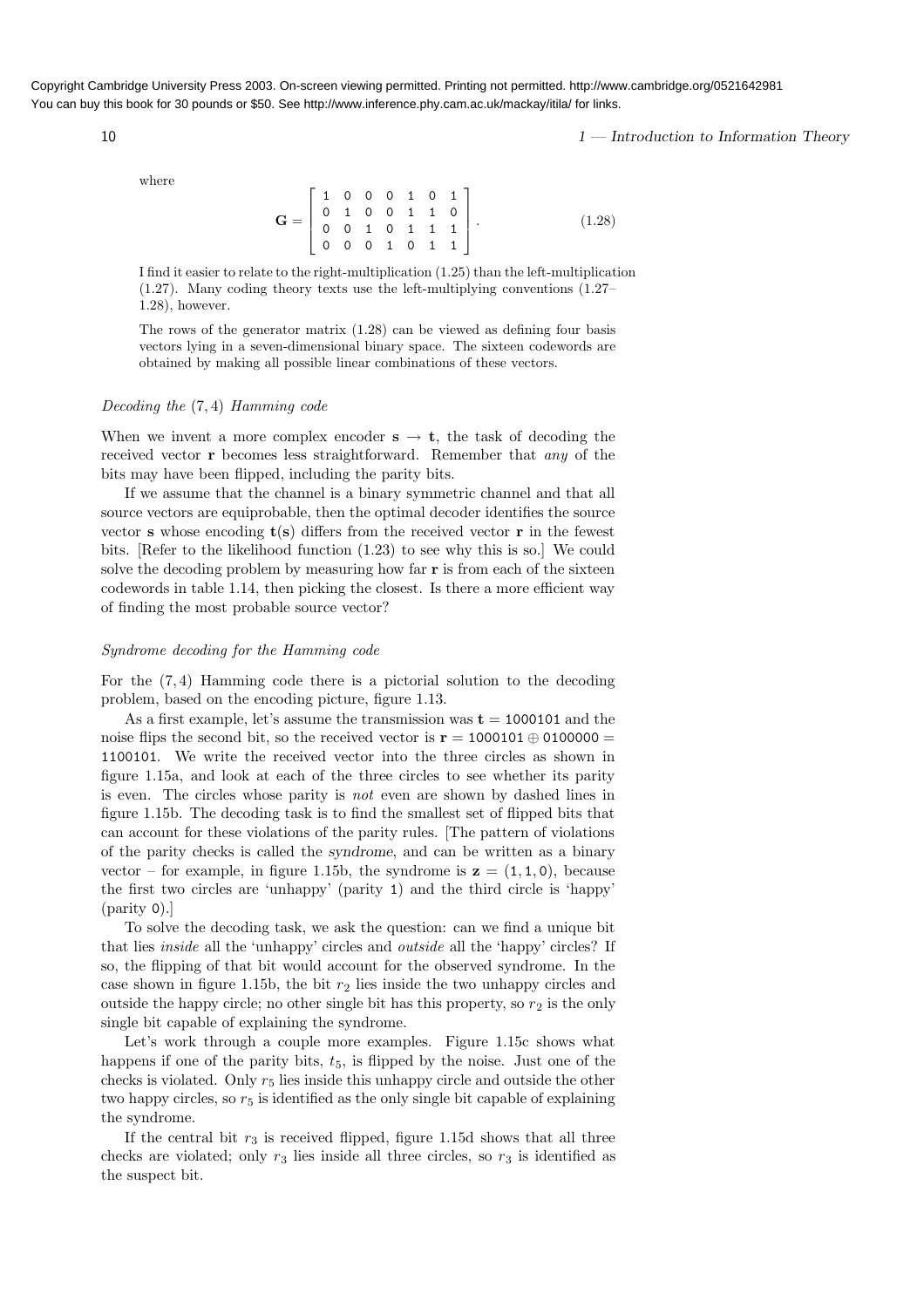1.2: Error-correcting codes for the binary symmetric channel 11



Figure 1.15. Pictorial representation of decoding of the Hamming (7, 4) code. The received vector is written into the diagram as shown in (a). In (b,c,d,e), the received vector is shown, assuming that the transmitted vector was as in figure 1.13b and the bits labelled by  $\star$  were flipped. The violated parity checks are highlighted by dashed circles. One of the seven bits is the most probable suspect to account for each 'syndrome', i.e., each pattern of violated and satisfied parity checks. In examples (b), (c), and (d), the most probable suspect is the one bit that was flipped. In example (e), two bits have been flipped,  $s_3$  and  $t_7.$  The most probable suspect is  $r_2$ , marked by a circle in  $(e')$ , which shows the output of the decoding algorithm.

Algorithm 1.16. Actions taken by the optimal decoder for the (7, 4) Hamming code, assuming a binary symmetric channel with small noise level f. The syndrome vector z lists whether each parity check is violated (1) or satisfied (0), going through the checks in the order of the bits  $r_5$ ,  $r_6$ , and  $r_7$ .

If you try flipping any one of the seven bits, you'll find that a different syndrome is obtained in each case – seven non-zero syndromes, one for each bit. There is only one other syndrome, the all-zero syndrome. So if the channel is a binary symmetric channel with a small noise level  $f$ , the optimal decoder unflips at most one bit, depending on the syndrome, as shown in algorithm 1.16. Each syndrome could have been caused by other noise patterns too, but any other noise pattern that has the same syndrome must be less probable because it involves a larger number of noise events.

What happens if the noise actually flips more than one bit? Figure 1.15e shows the situation when two bits,  $r_3$  and  $r_7$ , are received flipped. The syndrome, 110, makes us suspect the single bit  $r_2$ ; so our optimal decoding algorithm flips this bit, giving a decoded pattern with three errors as shown in figure 1.15e'. If we use the optimal decoding algorithm, any two-bit error pattern will lead to a decoded seven-bit vector that contains three errors.

#### General view of decoding for linear codes: syndrome decoding

We can also describe the decoding problem for a linear code in terms of matrices. The first four received bits,  $r_1r_2r_3r_4$ , purport to be the four source bits; and the received bits  $r_5r_6r_7$  purport to be the parities of the source bits, as defined by the generator matrix G. We evaluate the three parity-check bits for the received bits,  $r_1r_2r_3r_4$ , and see whether they match the three received bits,  $r_5r_6r_7$ . The differences (modulo 2) between these two triplets are called the syndrome of the received vector. If the syndrome is zero – if all three parity checks are happy – then the received vector is a codeword, and the most probable decoding is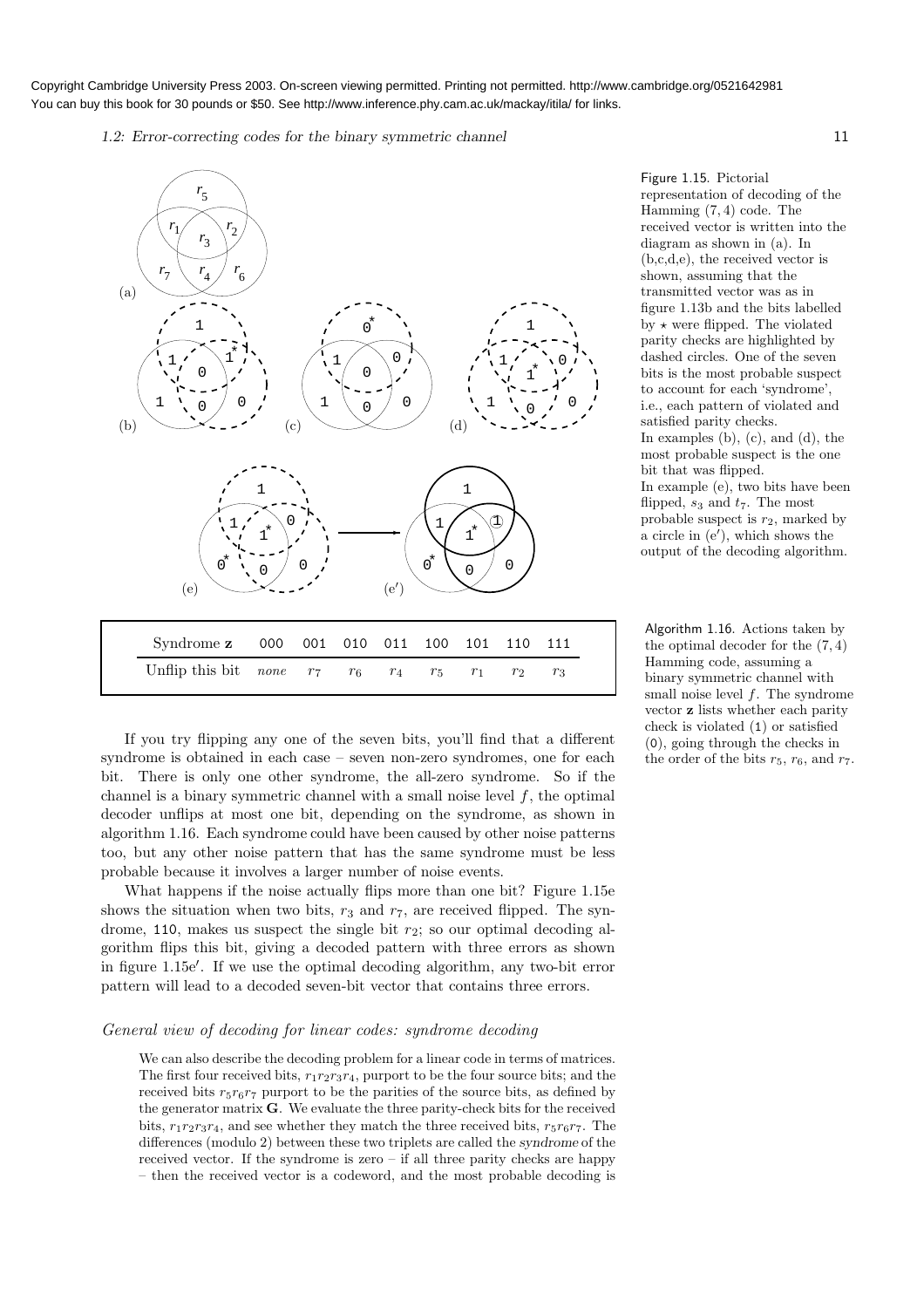12 1 — Introduction to Information Theory



Figure 1.17. Transmitting 10 000 source bits over a binary symmetric channel with  $f = 10\%$ using a (7, 4) Hamming code. The probability of decoded bit error is about 7%.

given by reading out its first four bits. If the syndrome is non-zero, then the noise sequence for this block was non-zero, and the syndrome is our pointer to the most probable error pattern.

The computation of the syndrome vector is a linear operation. If we define the  $3 \times 4$  matrix **P** such that the matrix of equation (1.26) is

$$
\mathbf{G}^{\mathsf{T}} = \left[ \begin{array}{c} \mathbf{I}_4 \\ \mathbf{P} \end{array} \right],\tag{1.29}
$$

where  $I_4$  is the  $4 \times 4$  identity matrix, then the syndrome vector is  $z = Hr$ , where the parity-check matrix **H** is given by  $H = \begin{bmatrix} -P & I_3 \end{bmatrix}$ ; in modulo 2 arithmetic,  $-1 \equiv 1$ , so

$$
\mathbf{H} = \begin{bmatrix} \mathbf{P} & \mathbf{I}_3 \end{bmatrix} = \begin{bmatrix} 1 & 1 & 1 & 0 & 1 & 0 & 0 \\ 0 & 1 & 1 & 1 & 0 & 1 & 0 \\ 1 & 0 & 1 & 1 & 0 & 0 & 1 \end{bmatrix} . \tag{1.30}
$$

All the codewords  $\mathbf{t} = \mathbf{G}^T \mathbf{s}$  of the code satisfy

$$
\mathbf{Ht} = \begin{bmatrix} 0 \\ 0 \\ 0 \end{bmatrix} . \tag{1.31}
$$

 $\triangleright$  Exercise 1.4.<sup>[1]</sup> Prove that this is so by evaluating the 3  $\times$  4 matrix  $\mathbf{H}$ G<sup>T</sup>.

Since the received vector **r** is given by  $\mathbf{r} = \mathbf{G}^T \mathbf{s} + \mathbf{n}$ , the syndrome-decoding problem is to find the most probable noise vector n satisfying the equation

$$
\mathbf{Hn} = \mathbf{z}.\tag{1.32}
$$

A decoding algorithm that solves this problem is called a maximum-likelihood decoder. We will discuss decoding problems like this in later chapters.

#### Summary of the (7, 4) Hamming code's properties

Every possible received vector of length 7 bits is either a codeword, or it's one flip away from a codeword.

Since there are three parity constraints, each of which might or might not be violated, there are  $2 \times 2 \times 2 = 8$  distinct syndromes. They can be divided into seven non-zero syndromes – one for each of the one-bit error patterns – and the all-zero syndrome, corresponding to the zero-noise case.

The optimal decoder takes no action if the syndrome is zero, otherwise it uses this mapping of non-zero syndromes onto one-bit error patterns to unflip the suspect bit.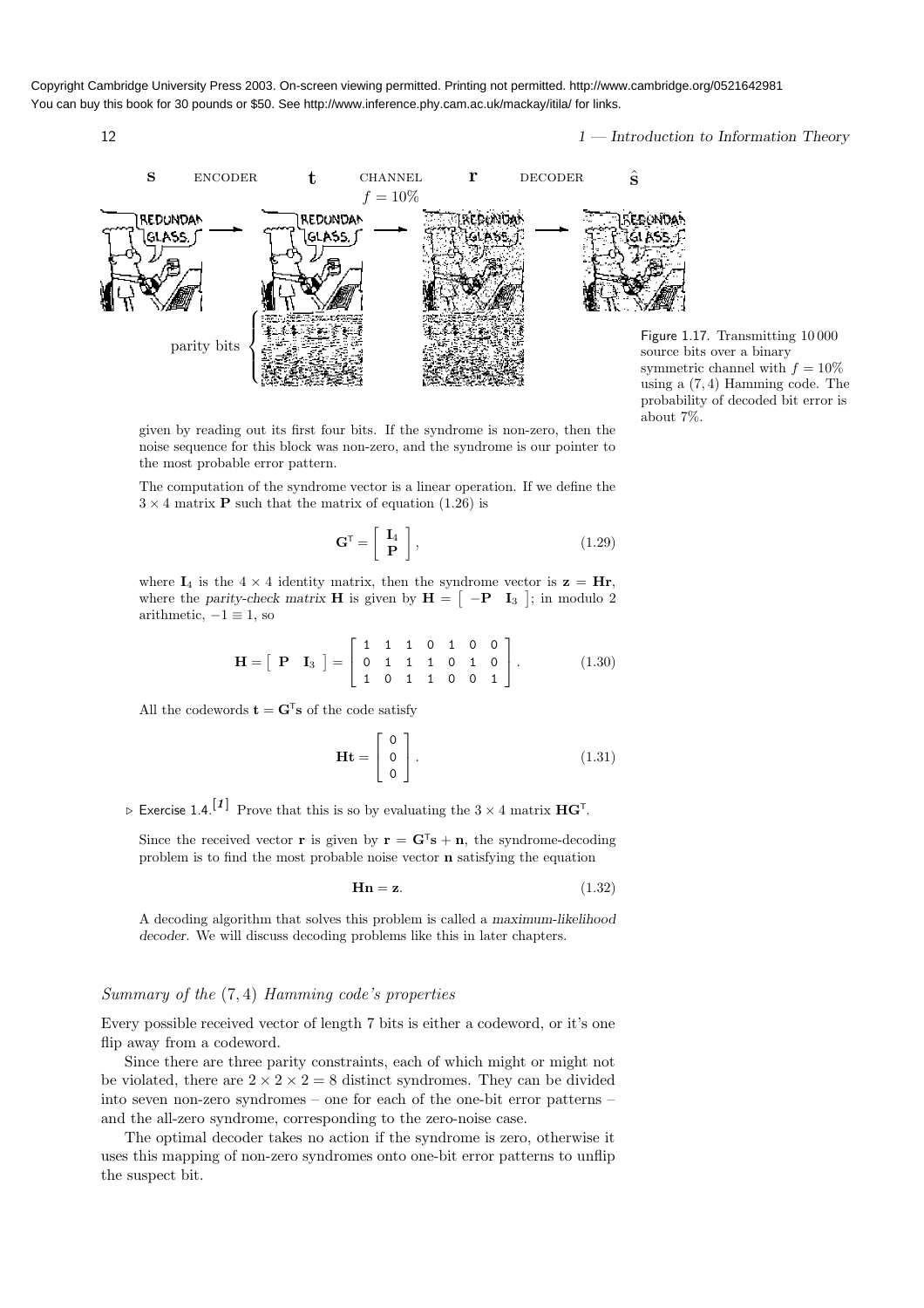#### 1.2: Error-correcting codes for the binary symmetric channel 13

There is a decoding error if the four decoded bits  $\hat{s}_1, \hat{s}_2, \hat{s}_3, \hat{s}_4$  do not all match the source bits  $s_1, s_2, s_3, s_4$ . The probability of block error  $p_B$  is the probability that one or more of the decoded bits in one block fail to match the corresponding source bits,

$$
p_{\rm B} = P(\hat{\mathbf{s}} \neq \mathbf{s}).\tag{1.33}
$$

The probability of bit error  $p<sub>b</sub>$  is the average probability that a decoded bit fails to match the corresponding source bit,

$$
p_{\rm b} = \frac{1}{K} \sum_{k=1}^{K} P(\hat{s}_k \neq s_k). \tag{1.34}
$$

In the case of the Hamming code, a decoding error will occur whenever the noise has flipped more than one bit in a block of seven. The probability of block error is thus the probability that two or more bits are flipped in a block. This probability scales as  $O(f^2)$ , as did the probability of error for the repetition code  $R_3$ . But notice that the Hamming code communicates at a greater rate,  $R = 4/7$ .

Figure 1.17 shows a binary image transmitted over a binary symmetric channel using the  $(7, 4)$  Hamming code. About  $7\%$  of the decoded bits are in error. Notice that the errors are correlated: often two or three successive decoded bits are flipped.

Exercise 1.5.<sup>[1]</sup> This exercise and the next three refer to the  $(7, 4)$  Hamming code. Decode the received strings:

- (a)  $r = 1101011$
- (b)  $r = 0110110$
- (c)  $r = 0100111$
- (d)  $r = 1111111$ .
- Exercise 1.6.<sup>[2, p.17]</sup> (a) Calculate the probability of block error  $p_B$  of the  $(7, 4)$  Hamming code as a function of the noise level f and show that to leading order it goes as  $21f^2$ .
	- (b)  $\left[3\right]$  Show that to leading order the probability of bit error  $p_{\rm b}$  goes as  $9f^2$ .
- $\mathbb{Z}^{\mathbb{Z}}$  Exercise 1.7.<sup>[2, p.19]</sup> Find some noise vectors that give the all-zero syndrome (that is, noise vectors that leave all the parity checks unviolated). How many such noise vectors are there?
	- $\triangleright$  Exercise 1.8.<sup>[2]</sup> I asserted above that a block decoding error will result whenever two or more bits are flipped in a single block. Show that this is indeed so. [In principle, there might be error patterns that, after decoding, led only to the corruption of the parity bits, with no source bits incorrectly decoded.]

#### Summary of codes' performances

Figure 1.18 shows the performance of repetition codes and the Hamming code. It also shows the performance of a family of linear block codes that are generalizations of Hamming codes, called BCH codes.

This figure shows that we can, using linear block codes, achieve better performance than repetition codes; but the asymptotic situation still looks grim.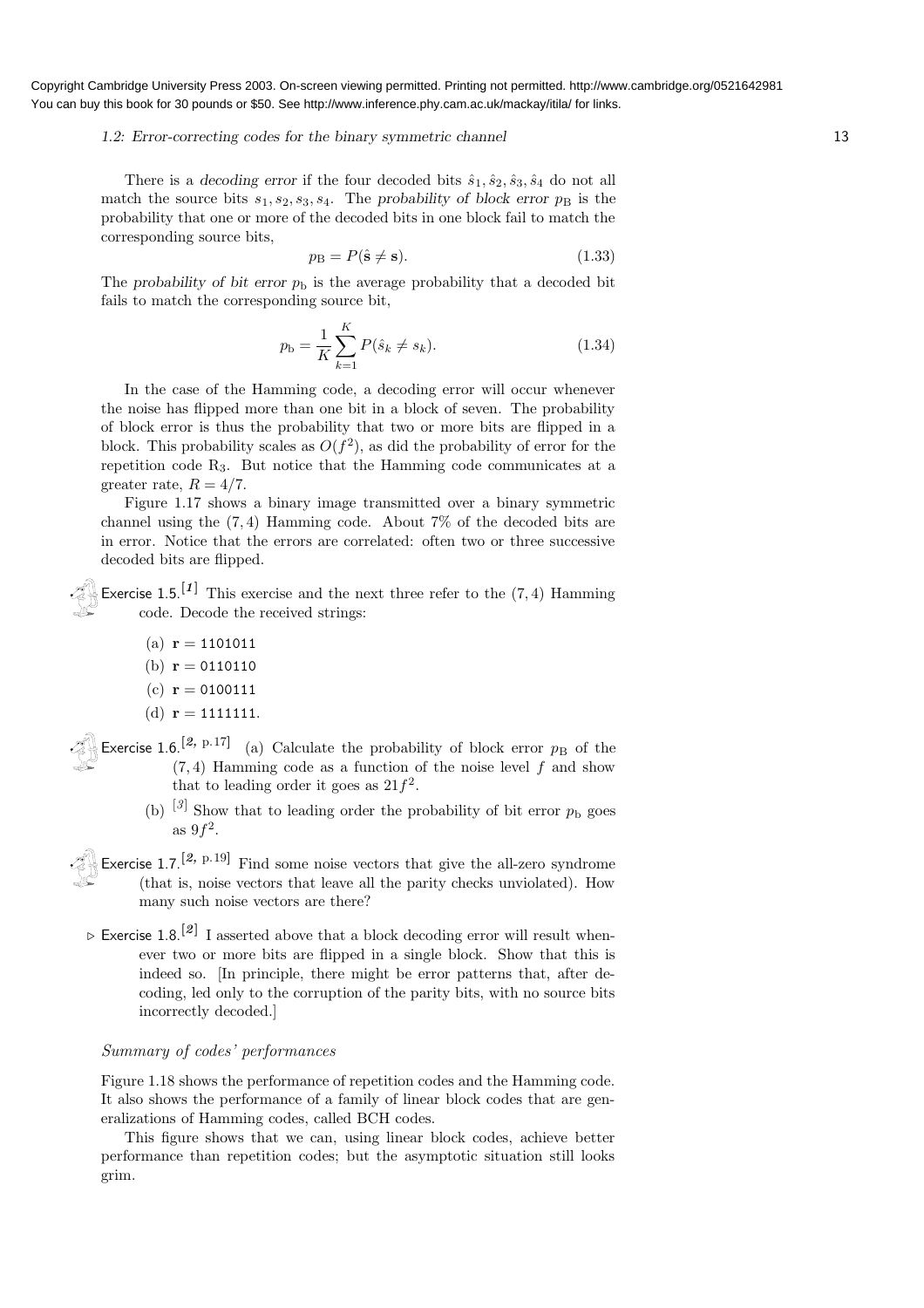> 0.1 0.01

R5

 $+$ BCH $(511,76)$ 

BCH(1023,101)

ź

1e-05

1e-10

1e-15

0 0.2 0.4 0.6 0.8 1 Rate

H(7,4)

 $H + 4$  $+$ + $+$ 

more useful codes



0

0 0.2 0.4 0.6 0.8 1 Rate

R3

H(7,4)

R1

 $p<sub>b</sub>$ 

nore useful codes

 $+$ BCH(15,7)

BCH(31,16)

0.02

0.04

0.06

0.08

0.1

 $1 - Introduction to Information Theory$ 





Exercise 1.10.<sup>[3, p.20]</sup> A (7, 4) Hamming code can correct any *one* error; might there be a  $(14, 8)$  code that can correct any two errors?

Optional extra: Does the answer to this question depend on whether the code is linear or nonlinear?

Exercise 1.11.<sup>[4, p.21]</sup> Design an error-correcting code, other than a repetition code, that can correct any two errors in a block of size N.

#### ▶ 1.3 What performance can the best codes achieve?

There seems to be a trade-off between the decoded bit-error probability  $p<sub>b</sub>$ (which we would like to reduce) and the rate  $R$  (which we would like to keep large). How can this trade-off be characterized? What points in the  $(R, p_b)$ plane are achievable? This question was addressed by Claude Shannon in his pioneering paper of 1948, in which he both created the field of information theory and solved most of its fundamental problems.

At that time there was a widespread belief that the boundary between achievable and nonachievable points in the  $(R, p_b)$  plane was a curve passing through the origin  $(R, p_b) = (0, 0)$ ; if this were so, then, in order to achieve a vanishingly small error probability  $p<sub>b</sub>$ , one would have to reduce the rate correspondingly close to zero. 'No pain, no gain.'

However, Shannon proved the remarkable result that the boundary be-  $*$ tween achievable and nonachievable points meets the  $R$  axis at a non-zero value  $R = C$ , as shown in figure 1.19. For any channel, there exist codes that make it possible to communicate with *arbitrarily small* probability of error  $p<sub>b</sub>$ at non-zero rates. The first half of this book (Parts I–III) will be devoted to understanding this remarkable result, which is called the noisy-channel coding theorem.

#### Example:  $f = 0.1$

The maximum rate at which communication is possible with arbitrarily small  $p<sub>b</sub>$  is called the *capacity* of the channel. The formula for the capacity of a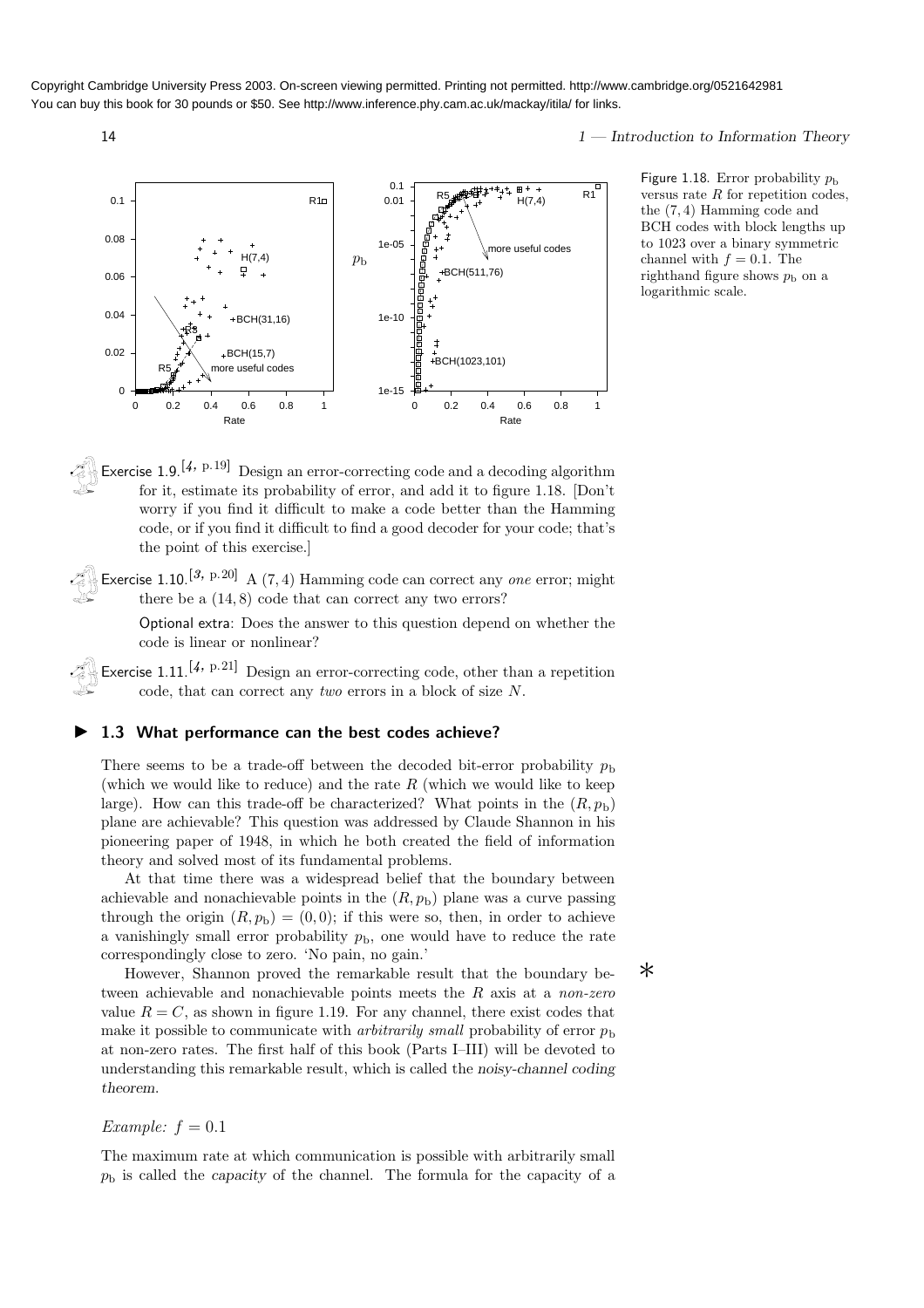1.4: Summary 15



binary symmetric channel with noise level  $f$  is

$$
C(f) = 1 - H_2(f) = 1 - \left[ f \log_2 \frac{1}{f} + (1 - f) \log_2 \frac{1}{1 - f} \right];
$$
 (1.35)

the channel we were discussing earlier with noise level  $f = 0.1$  has capacity  $C \simeq 0.53$ . Let us consider what this means in terms of noisy disk drives. The repetition code R<sub>3</sub> could communicate over this channel with  $p_b = 0.03$  at a rate  $R = 1/3$ . Thus we know how to build a single gigabyte disk drive with  $p<sub>b</sub> = 0.03$  from three noisy gigabyte disk drives. We also know how to make a single gigabyte disk drive with  $p_b \simeq 10^{-15}$  from sixty noisy one-gigabyte drives (exercise 1.3, p.8). And now Shannon passes by, notices us juggling with disk drives and codes and says:

'What performance are you trying to achieve? 10−15? You don't need sixty disk drives – you can get that performance with just two disk drives (since  $1/2$  is less than 0.53). And if you want  $p<sub>b</sub> = 10<sup>-18</sup>$  or 10<sup>-24</sup> or anything, you can get there with two disk drives too!'

[Strictly, the above statements might not be quite right, since, as we shall see, Shannon proved his noisy-channel coding theorem by studying sequences of block codes with ever-increasing blocklengths, and the required blocklength might be bigger than a gigabyte (the size of our disk drive), in which case, Shannon might say 'well, you can't do it with those tiny disk drives, but if you had two noisy terabyte drives, you could make a single high quality terabyte drive from them'.]

#### ▶ 1.4 Summary

#### The (7, 4) Hamming Code

By including three parity-check bits in a block of 7 bits it is possible to detect and correct any single bit error in each block.

#### Shannon's noisy-channel coding theorem

Information can be communicated over a noisy channel at a non-zero rate with arbitrarily small error probability.

Figure 1.19. Shannon's noisy-channel coding theorem. The solid curve shows the Shannon limit on achievable values of  $(R, p_b)$  for the binary symmetric channel with  $f = 0.1$ . Rates up to  $R = C$  are achievable with arbitrarily small  $p<sub>b</sub>$ . The points show the performance of some textbook codes, as in figure 1.18.

The equation defining the Shannon limit (the solid curve) is  $R = C/(1 - H_2(p_b))$ , where C and  $H_2$  are defined in equation (1.35).